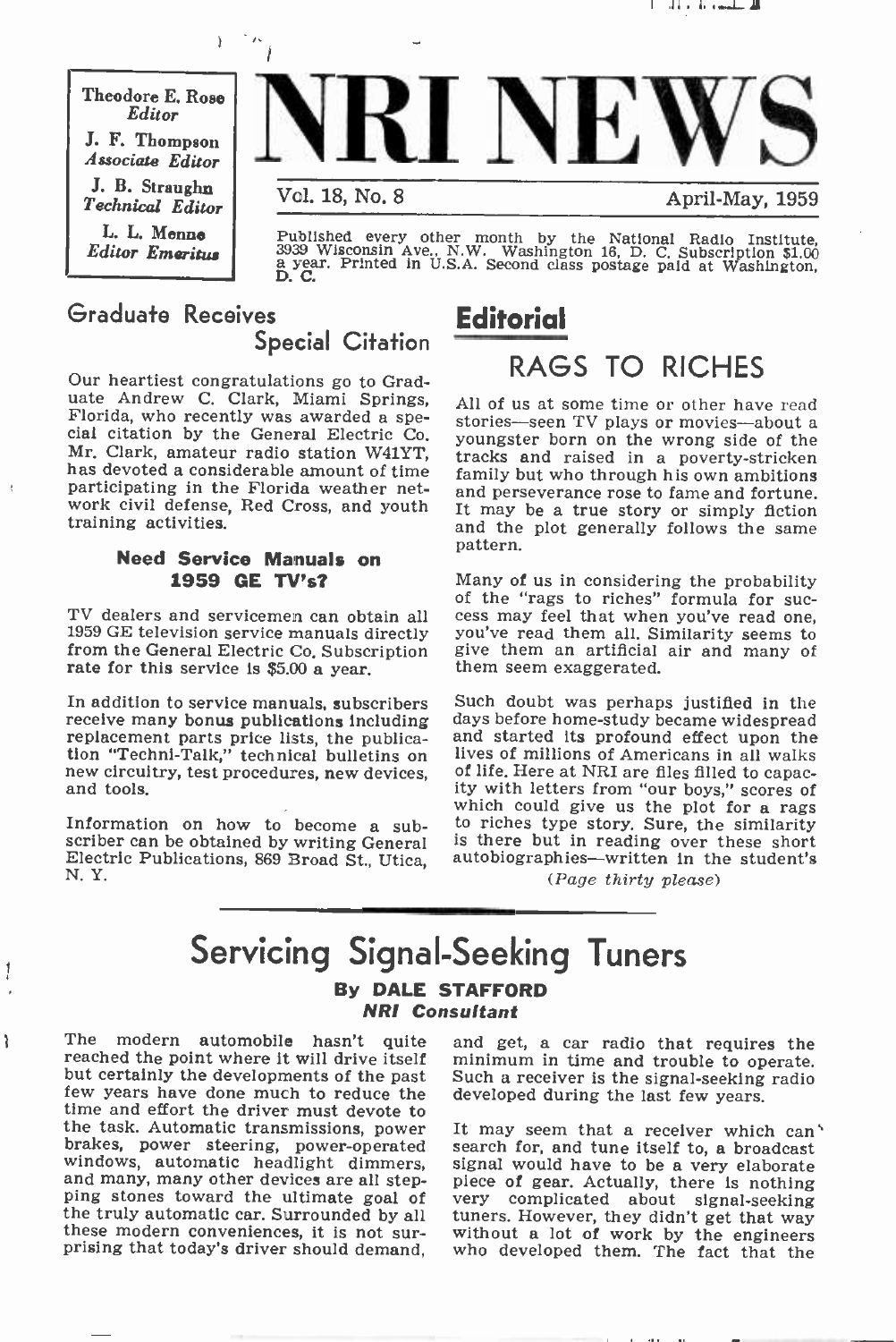## Servicing Signal-Seeking Tuners (From page one)

signal-seeking tuner is relatively simple and easy to service is a tribute to these men.

tuners is to find out what is required of sweep when it reaches the high end. In them. First, some method of tuning over this case, the driving power is supplied by them. First, some method of tuning over this case, the driving power is supplied by the broadcast band is needed. Since car the driving spring (shown in Fig. 1A), radios use permeability-tuned tuning coils, When the tuner moving the cores. It is a simple matter to actuates the limit switch which, in turn, design an arrangement of levers or gears energizes the solenoid. The solenoid core which will move the cores together. Look at Fig. 1A. The cores are connected to the core bar and this, in turn, connects to the opposite end of its travel, stretch-<br>the planetary arm. The planetary arm is ing the driving spring. The spring now the planetary arm. The planetary arm is pivoted and, of course, when it moves, the pulls the tuner through another sweep, cores must move into or out of the coils. Without some means of controlling the <sup>A</sup>similar arrangement is shown, although not quite so plainly, in Fig. 1B.

planetary arm must be found. One way is spinning at about<br>to use a motor connecting it to the plane. air-vane governor. to use a motor, connecting it to the plane-<br>tary arm through a gear train. When the<br>mechanism reaches the limit of its travel Since we have succeeded in moving the mechanism reaches the limit of its travel reverse the motor connections, sending

the tuner searching back over the band in the opposite direction.

The first step in understanding search the band, snapping back to start a new tuners is to find out what is required of sweep when it reaches the high end. In However, some method of moving the nylon paddle-wheel (shown in Fig. 1), planetary arm must be found. One way is spinning at about 2400 rpm, is used as an Another method of driving the planetary arm is shown in Figs. lA and 1B. This type of tuner searches in one direction only, from the low end to the high end of the band, snapping back to start a new the driving spring (shown in Fig. 1A). sweep, the cam on the planetary arm is pulled into the coil and, by means of the solenoid linkage, the tuner is snapped back to the opposite end of its travel, stretchpulls the tuner through another sweep. speed of the sweep, the power spring<br>would pull the mechanism through the<br>sweep far too rapidly. For this reason, a nylon paddle-wheel (shown in Fig. 1),

in one direction, a switch may be used to cores of the tuning coils so that the re-<br>reverse the motor connections, sending ceiver tunes over the entire band, all we cores of the tuning coils so that the re-



FIG. 1A Search tuners-mechanical arrangement.

Paga Two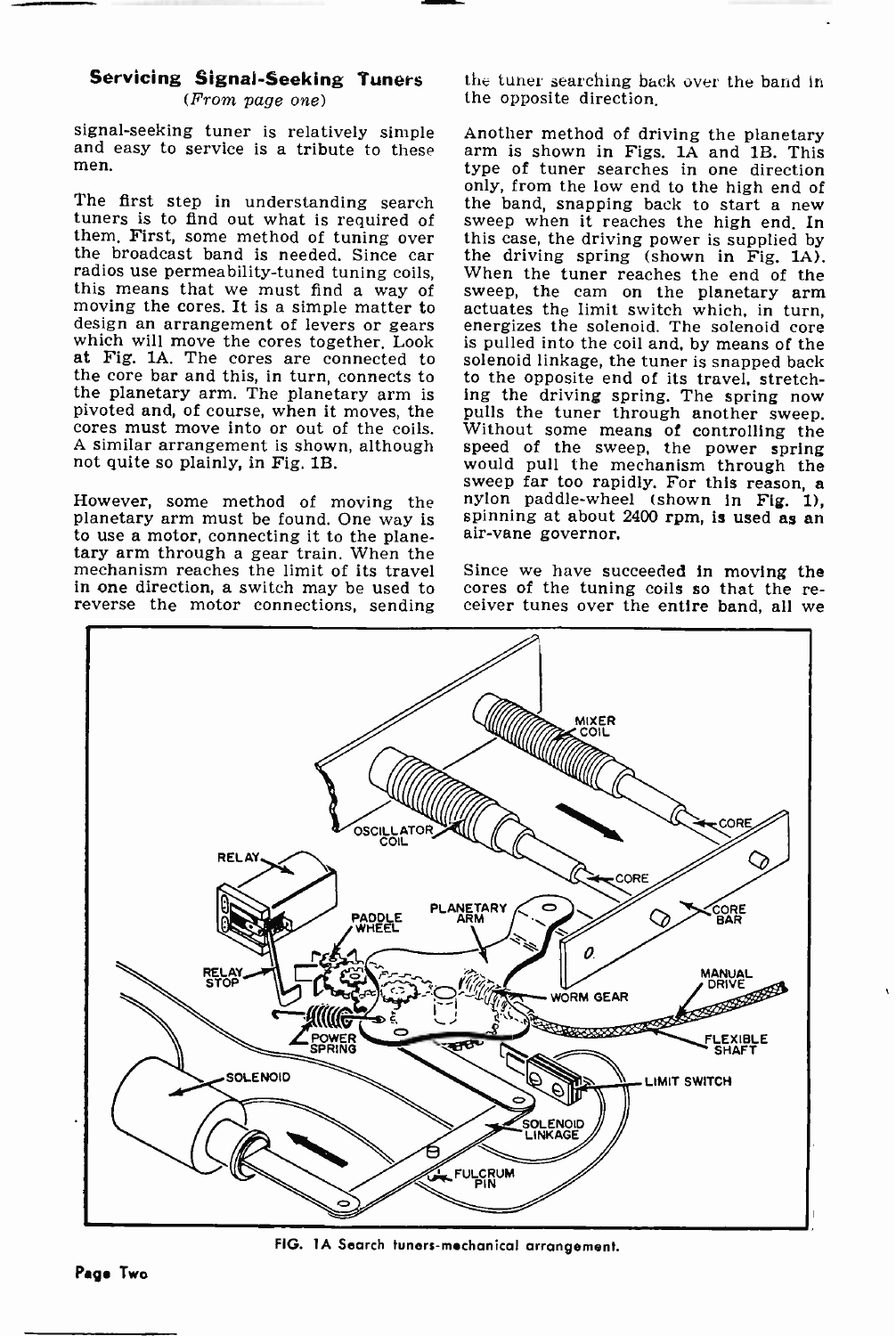

Figure 18. Search tuners mechanical arrangement.

ing until a station is found, and a way to stop the sweep at the proper place. Mechanically, this is simple. Look at the relay is also used as the grid resistor for the shown in Fig. 1A. The armature or relay relay tube. Thus, current flow through stop has a hook at the end which slips this resistor wi stop has a hook at the end which slips this resistor will develop a voltage drop<br>between two of the blades on the paddle- across it, biasing the relay tube grid neg-<br>wheel preventing it from turning so the ative with respe tuner cannot search. If we energize the bias is sufficient, the current through the relay, the relay stop will be drawn clear relay tube will be reduced to the point relay, the relay stop will be drawn clear of the paddle-wheel and the tuner starts<br>searching. As long as we keep the relay energized, the relay stop is held clear of wheel and the tuner stops searching. the paddle -wheel and the tuner continues to search. If we de-energize the relay, the relay stop moves into the path of the paddle-wheel blade and the tuner stops searching. Nothing very complicated so far, is there? Now, let's put these things together and see how they work.

#### OPERATION OF SEARCH TUNER **CIRCUITS**

Looking at Fig. 2, notice that the relay coil has been connected in the plate circuit through the tube must flow through the relay coil. However, simply turning on the power to the set will not energize the relay since the 47K cathode resistor limits the current to a value insufficient to operate the relay. For this reason, the starting circuit, consisting of the 12K resistor and the bar switch is included. The switch is of which is returned to the open position by a spring when the bar is released.

When the bar is pressed, another path from B+ to ground is completed and the increased current flow operates the relay. The relay stop is normally held in the path of the paddle -wheel by a spring, but, when the relay operates, the stop is drawn clear and the tuner starts searching. A holding circuit is also completed which<br>keeps the relay energized. Notice that, when the relay stop is drawn down by the<br>relay coil, the stop grounds one end of a  $1K$  resistor.<br>This resistor is in series with a 6.8K resistor connected to the relay tube cathode, so, in<br>this position, these two position, these two series -connected resistors are effectively in parallel with the 47K cathode resistor. Thus, enough current will flow to keep the relay ener-

need now is some way to start the tuner gized and allow the tuner to search until searching, a method of keeping it operat-<br>the current through the relay tube is regized and allow the tuner to search until duced by a signal from the trigger tube. The 120K plate resistor of the trigger tube is also used as the grid resistor for the relay tube. Thus, current flow through bias is sufficient, the current through the where the relay "drops out," the relay stop moves into the path of the paddle-

> Plate current flows In the trigger tube only when the tuner swings into a station.

| Index                              |      |
|------------------------------------|------|
| Article                            | Page |
| Editorial                          |      |
| Servicing Signal Seeking Tuners    |      |
| Synthetic Stereo                   | 5    |
| NRI Alumni News, Chapter Chatter   | 11   |
| Hi-Fi Corner                       | 21   |
| Oscilloscope Probes                | 23   |
| Flash-The Model 250 Scope Contains |      |
| a Built-in Flyback Checker         | 29   |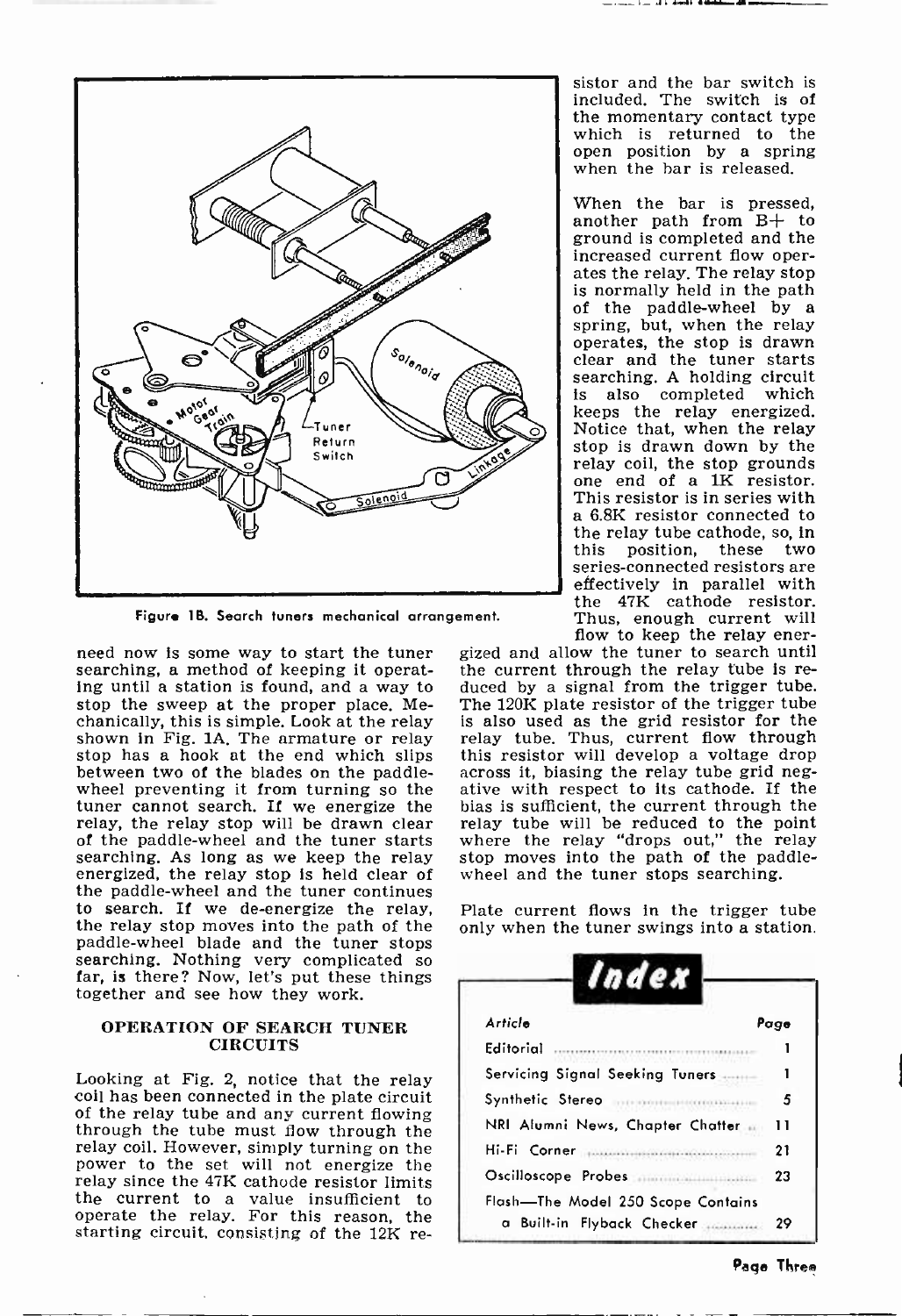The grid is connected through a capacitor to the second i-f transformer. As the tuner<br>sweeps into a broadcast signal, the positive portion of the i-f signal drives the trigger tube grid positive and the tube pulse of current flowing in the plate cir-<br>conducts. A current flows through the cuit of the trigger tube develops a voltage conducts. A current flows through the 120K resistor and the bias on the relay tube swings toward the plate current cuttube swings toward the plate current cut-<br>of the relay tube negative with respect to<br>off value, the relay drops out and the its cathode. The current flowing through<br>tuner stops. tuner stops.

The sidebands of strong stations will develop sufficient voltage to trigger the circuit before the tuner has time to swing into the center of the signal if some method of delaying the triggering action is Fig. 4. Again note the resemblance to the not provided. Therefore, a negative dc circuits of Figs. 2 and 3. Again, we have not provided. Therefore, a negative dc voltage from the AVC line is coupled to the trigger tube grid. This partially can- cels the signal being fed to the grid from cels the signal being fed to the grid from switch and the actuator switch have been<br>the  $i$ -f transformer and delays the action combined so that pressing a search selecuntil the station is properly tuned in.

cathode circuits to form a holding circuit, somewhat as in Fig. 2. Voltages from the second í-f transformer and the AVC line are fed to the grid of the trigger tube. A pulse of current flowing in the plate cirdrop across resistor R2, biasing the grid "drops out." The sensitivity switch is much like that shown in Fig. 2.

A slightly different circuit used In another popular make of car radio is shown in Fig. 4. Again note the resemblance to the a starting circuit, a holding circuit, and a trigger circuit. Here, the sensitivity combined so that pressing a search selector button either opens or closes the sensi-



FIG. 2. Signal -seeking tuning circuit.

The sensitivity control connects the cathodes of the rf and i-f amplifier tubes to ground through different values of re-<br>sistance. It can be set so the receiver will The dual-section tube is one of the new<br>select only the strongest stations received types which operates with only 12 volts or more sensitive settings may be used. As shown on the diagram, a connection through the relay stop shorts out the two right-hand resistors when the receiver is playing.

While separate trigger and relay tubes switch, the cathode of the first i-f ampli-<br>could be used a commercial circuit would fler is connected to ground through a varcould be used, a commercial circuit would fler is connected to ground through a var-<br>probably use a single dual-triode, such as a iable resistor. In the "Town" position, an probably use a single dual-triode, such as a 12AU7.

Fig. 3, page 19, is the circuit for the receiver in a popular make of car. It resembles, in many ways, the circuit shown in Fig. 2. When the relay coil is energized Momentarily closing the actuator switch<br>by operating the actuator switch, one end completes a path from  $A+$  to ground by operating the actuator switch, one end of resistor Rl is grounded by the relay contacts, reducing the resistance in the

tivity switch and also momentarily closes the actuator (or starting) switch.

on the plate, and plate voltage is supplied by the car battery. This means that the tuner will not operate if the battery is connected with the wrong polarity.

In the "Normal" position of the sensitivity switch, the cathode of the first i-f ampliadditional variable resistor is connected in parallel with the cathode resistor, reducing the resistance in the cathode circuit.

Momentarily closing the actuator switch through the relay coil, energizing the relay (Continued on page 19)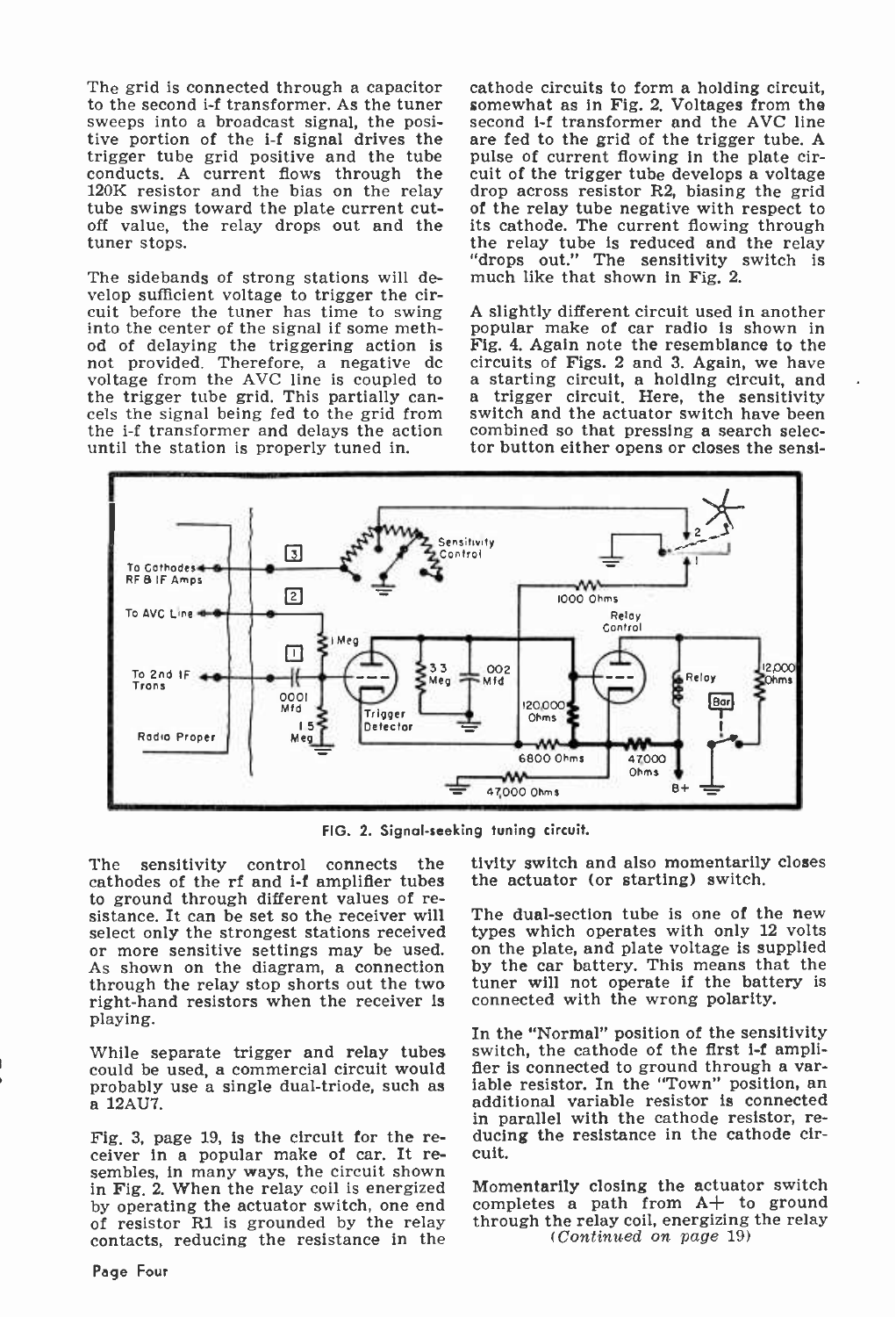Stereo

## By JOHN G. DODGSON NRI Consultant

Although they may argue about almost everything else, Hi Fi enthusiasts all agree on one thing-Hi Fi spoils you! The longer you have it, the more difficult it becomes to enjoy a regular phonograph.

and, whether we like it or not, "Stereo" is here. With all the big name manufac-

heard stereo and didn't like it—so have of the Synthetic Stereo unit. That is, the I! But I've also heard some that were good system amplifier output that is good-so good that it made monaural (one approximately connected to the speaker (or channel) high fidelity sound like an old juke box. Seems like stereo is like the little girl in Mother Goose-"When she's good, she's very good, and when she's bad, she's horrid!"

stereo is similar to the older transition period from 78 rpm to 33-1/3 records. The which in turn feeds the wide range old records may contain some wonderful speaker. music and they may have sounded pretty<br>good, but compared with the new, they sound flat! The big problem here is that even a moderately sized stack of LP rec- ords represents a good deal of money.

The purpose of the Synthetic Stereo shown in Figs. 1 and 2 is to improve monaural sound-not to substitute for stereo sound. In my opinion, no monaural (one channel) sound can replace a stereophonic (two channel) sound. Most who have heard the Synthetic Stereo feel that at times, depending on the type of music, it equals true stereo. All feel that it is a definite improvement.

The Syntehtic Stereo unit contains a spe-<br>cial amplifier and an inexpensive wide-<br>range speaker. The enclosure is simply a<br>box large enough to hold the speaker and amplifier; its size is not critical. There is



Fig. 1 Front view of the complete Synthetic Stereo unit. Note size comparison.

use the Synthetic Stereo unit is an ordi-<br>The same applies to stereophonic sound; nary (monaural) high fidelity system The turers behind it there's no turning back! from a little over \$100 to well over \$1000! No matter what system is used, the output<br>Incidentally, a number of people have signal of the system is the input signal some acoustic padding in the box to reduce standing waves-this will be discussed later. Of course, the first requirement to use the Synthetic Stereo unit Is an ordinary (monaural) high fidelity system. The type or cost doesn't matter. It has been successfully used with systems ranging signal of the system is the input signal main system amplifier output that is speakers) should also be connected to the input of the Synthetic Stereo unit.

The transition period from monaural to The output of this pre-ampifier drives an This input signal to the Synthetic Stereo is applied to four special pre-amplifier stages consisting of two dual-triode tubes. ordinary single-ended power amplifier,

The special pre-amplifier affects the input signal in three ways. First, it causes a



Fig. 2 Back view of the unit with the back cover removed.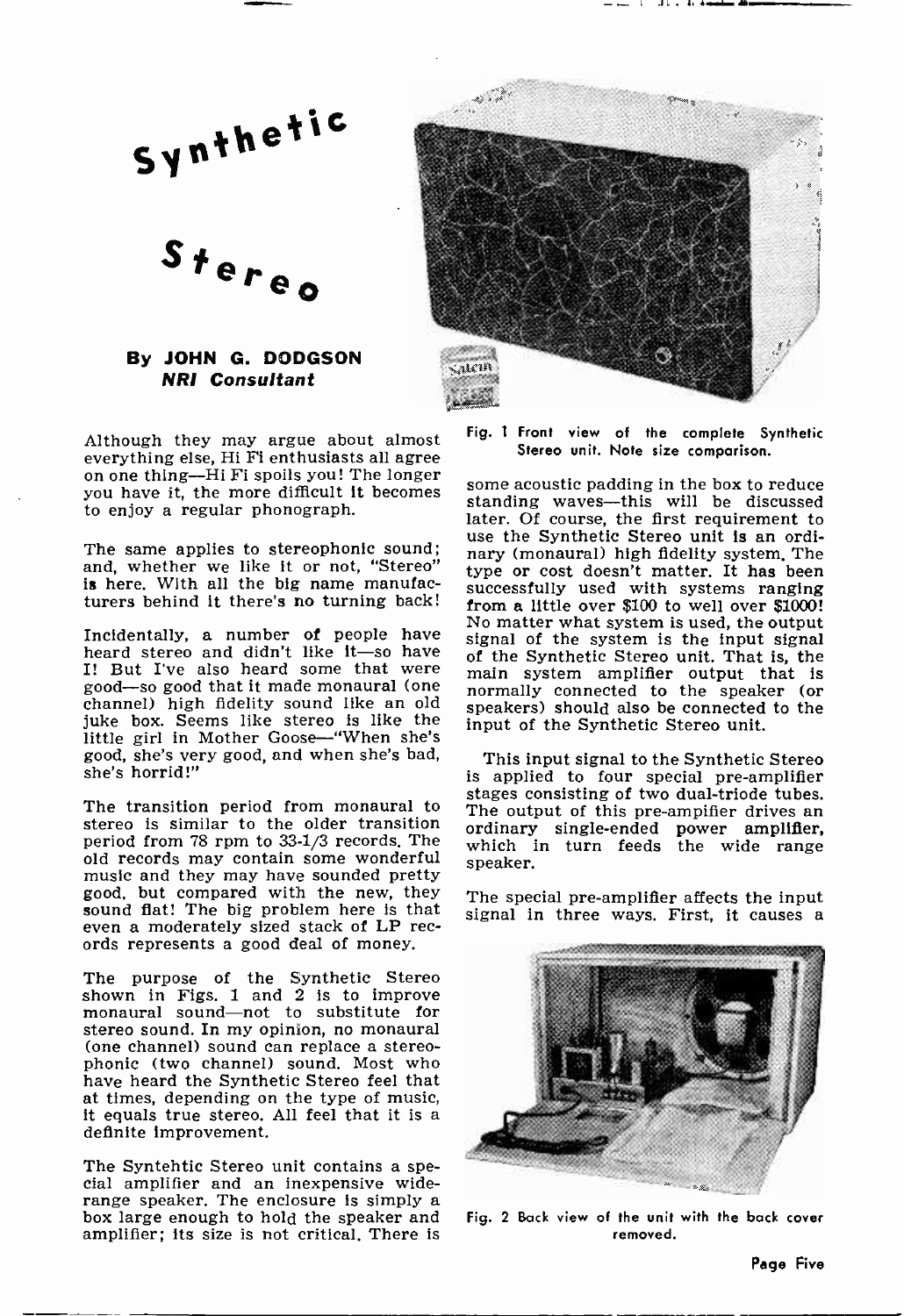minute but detectable time difference;<br>second, it causes a slight amount of reverberation; and last, it shifts the phase higher of the middle and high frequency harmonics from the fundamental and from each that the additional cost and complexity other.

Thus, the Synthetic Stereo unit takes the unit, regular Hi Fi sound and changes it slightly. By placing the unit from  $8$  to  $10$  A feet on either side of the regular Hi FI speaker, the sound will spread between the speakers—the wall will become the orchestra! This is not the same as simply out used by the author for the units shown<br>placing two speakers some distance apart in Figs. 1 and 2. This is a view of the bot-<br>and feeding them the same signal. Because tom of the of the different signals, the synthetic

amplifiers as shown here. The only advantage of the push-pull units was the<br>higher power output (which wasn't higher power output (which wasn't needed) and lower distortion. It was felt was simply not worth it and, therefore, plans were not prepared for a push-pull

#### Amplifier Construction

Fig. 3 is the schematic diagram of the unit, and Fig. 4 shows a sketch of the layout used by the author for the units shown in Figs. 1 and 2. This is a view of the bottom of the chassis. It is not necessary to



Fig. 3 Schematic diagram of the Synthetic Stereo amplifier.

stereo produces the effect of not only a critical, widened sound source but a definite gestions: "depth." This, incidentally, is the real value of true stereo-a width and depth to the music-rather that of the effect of sounds issuing forth from the right and left. Such "right and left" effects are fine for demonstration, but frankly I don't think much of listening to trains or sports cars rumbling through my living room!

The synthetic stereo amplifier, shown sche-<br>matically in Fig. 3, contains 5 stages, as previously mentioned. The pre-amplifier (first four stages) is the "heart" of the unit. Several of these have been built and used in conjunction with different power mercial and home-built standard high leads and components apart, cut the hook-<br>fidelity push-pull power amplifiers, and up wire and parts leads as short as pos-<br>some were used with single-ended power sible, tin or clean al

critical, providing you follow these sug-

- 1. The power transformer must be mounted at minimum distances of one inch from V3, 3 inches from V2, and 4 inches from V1.
- 2. The power and output transformers must be at least 11/2 inches apart with their iron cores turned at right angles to each other.
- 3. The filter capacitor (C9) should be at least  $1\frac{1}{2}$  inches away from V1.
- 4. A shielded type tube socket must be used for Vl.

Of course, normal precautions must be used in wiring. Keep the grid and plate up wire and parts leads as short as possible, tin or clean all component leads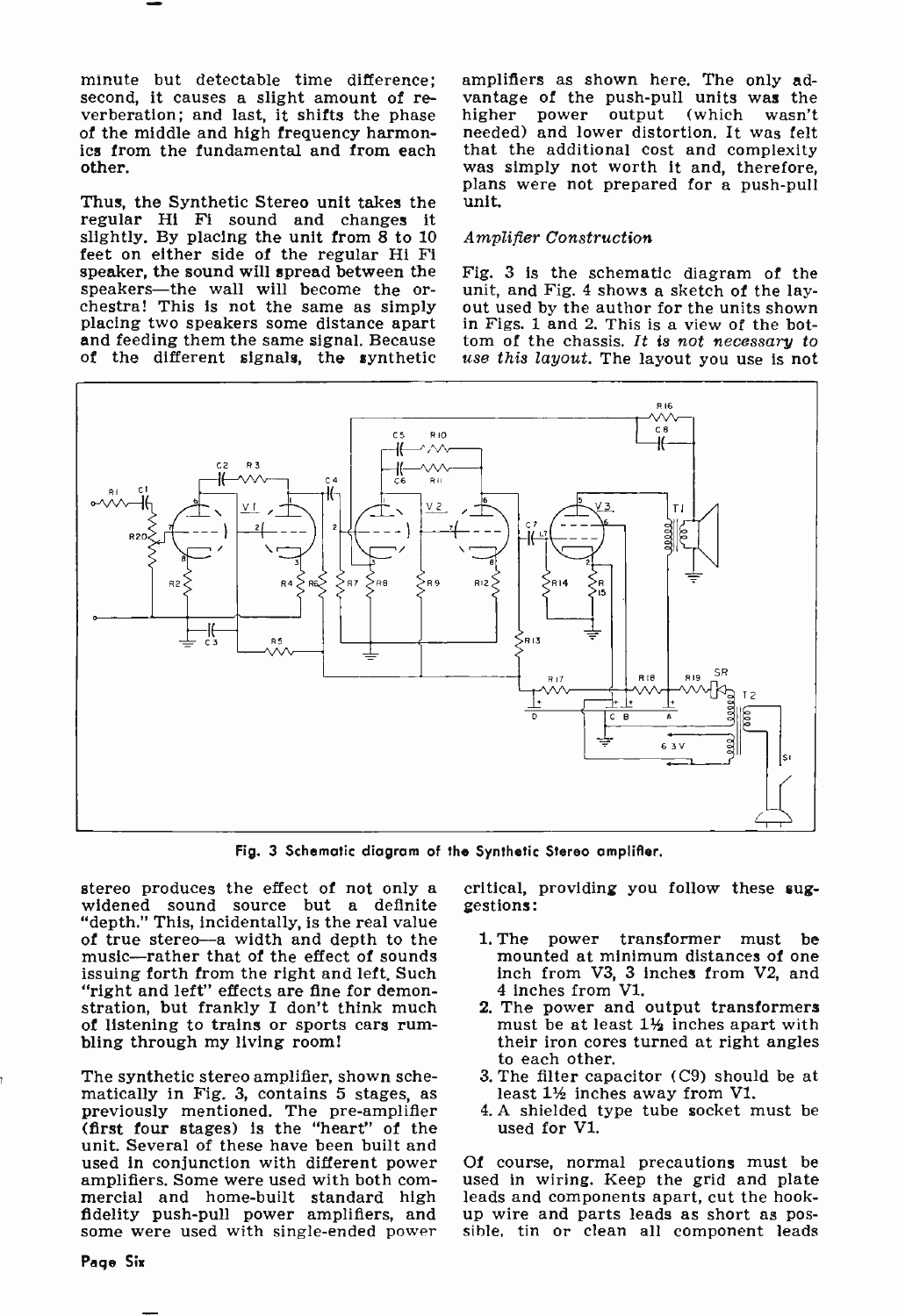#### Fig. 4-Parts List

All resistors  $\frac{1}{2}$  watt, 10% R1, R18<br>R2<br>R3, R10<br>R4, R5, R6<br>R9, R12, R13  $\overset{\text{R7}}{\phantom{1}\text{R8}}_{\phantom{1}\text{R11}}$ R<sub>14</sub><br>R<sub>15</sub> R15<br>R16, R17<br>R19 R20 C<sub>1</sub> C<sub>2</sub> (<br>C<sub>3</sub> 2<br>C<sub>4</sub> C<sub>5</sub> 2 C8 C9  $\frac{4.7 \text{K}}{3.3 \text{K}}$ 47K 470K 470K 560K 2.2K 220K 390K 220 10K 10 <sup>1</sup>MEG (see text) .005 MFD .001MFD 270 MMF ceramic tubular<br>.01 MFD .01 MFD<br>.1 MFD. tubular<br>200 MMF  $100/25V$ , see text Vi 12AU7 tube V2 12AT7 tube V3 6AQ5 tube

T1 Output transformer { see text<br>T2 Power Transformer { see text

S1 Part of R20 (see text)

tip clean and tinned, etc.

reduces the possibility of hum being caused by ground loops.

Arate on-off switch is recommended.<br>Notice in the schematic diagram that one<br>of the  $\frac{1}{100}$  and  $\frac{1}{100}$  and  $\frac{1}{100}$  and  $\frac{1}{100}$  and  $\frac{1}{100}$  and  $\frac{1}{100}$  and  $\frac{1}{100}$  and  $\frac{1}{100}$  and  $\frac{1}{100}$ output connections are grounded. Because "switched" power outlets. That is, any of this I used only 3 terminals for the equipment plugged into the outlet will be of this I used only 3 terminals for the<br>input-output connections, one being a common ground connection. This terminal strip, a 3-terminal screw type strip, is and the Synthetic Stereo can be plugged shown as ST1 in Fig. 5. The 5-lug terminal into the amplifier's on-off switch-controlled shown as ST1 in Fig. 5. The 5-lug terminal strip (one lug grounded) ST2 was used for C1 and R1 of the input network and C8 and R16 of the feedback network Terminal strip ST3 served for most of the gain" type transformer was used in all of parts in stage V1, while strips ST4 and the units built. These can usually be purparts in stage V1, while strips ST4 and the units built. These can usually be pur-<br>ST5 were used for the parts in stages V2 chased for 49c to \$1 at most parts jobbers ST5 were used for the parts in stages V2 and V3. Terminal strip ST3 had four insulated lugs, ST4 had one, and ST5 had five. The 4-lug terminal strip ST6 (3 lugs insulated) served for connections of the power cord, on-off switch and power transformer primary. The power transformer itself was mounted on the "ST6" winding, of course, is rated at the standside of the chassis, while the output transformer was mounted on the "ST2" side. ary windings—one to supply B+ voltage Since both were mounted on top of the chassis, the underneath sketch of Fig. <sup>5</sup> does not show them.

it seemed to be the easiest to use.

All capacitors 400 volt discs, except where noted and 2 inches deep. However, it this is a red available. Standard chassis bases of similar The chassis itself was made out of sheet aluminum and measured 6 inches square and 2 inches deep. However, if this isn't or slightly larger size can be obtained from your local parts jobber or a mail order house. Don't try to use a smaller chassis. Incidentally, since the unit will be "hidden" in the cabinet and appearances don't much matter, the chassis problem can be solved by using an aluminum baking tin! The type called a "loaf tin" (ask your wife or girl friend) is especially suitable. This is very thin aluminum and can be cut with ease.

> <sup>A</sup>number of the components in the parts list are followed with the note "see text." This is because these units are flexiblethat is, substitute parts can be used. Comments on these parts follow.

on-off switch in the author's unit was<br>before soldering, keep the soldering iron attached to the volume control, just as It is also advisable to connect all grounded<br>connections in any one stage to one point. For example, in stage V2, one side of re-<br> $\frac{1}{2}$  in stage V2, one side of re-<br>sistors R7, R8, and R12, should all be con- gain eve Volume Control and On -Off Switch. The volume, or gain, control must have an audio taper, and the ohmic resistance can be either 500K ohms or 1 megohm. The attached to the volume control, just as most are on radios, except that it was the push-pull type. That is, pulling the shaft forward, turned on the switch, and push- ing it in turned it off. .This type control eliminates the neccessity of adjusting the gain every time the unit is turned on, since turning it off by simply pushing it does not change the gain control position. If this type control is not available, a sep-

> "switched" power outlets. That is, any turned on and off with the amplifier. In this case, the on -off switch can be omitted and the Synthetic Stereo can be plugged outlet.

> The Output Transformer. A standard "bargain" type transformer was used in all of or mail-order houses. The primary impedance should be from 5000 to 10,000 ohms, and the secondary from 3.2 to 8 ohms. It, as you can see, is not critical.

--these are minimum requirements. The<br>Remember it is not necessary to use this filament winding must supply 6.3 volts,<br>particular layout. Of the many units built but the current rating can be 1.05 amperes The Power Transformer. The primary ard 117 volts, 60cps. There are two secondand the other for the tube heaters. The heaters require 6.3 volts at 1.05 amp and 120 volts at 25 ma are required for  $B+$ filament winding must supply 6.3 volts, but the current rating can be 1.05 amperes or higher.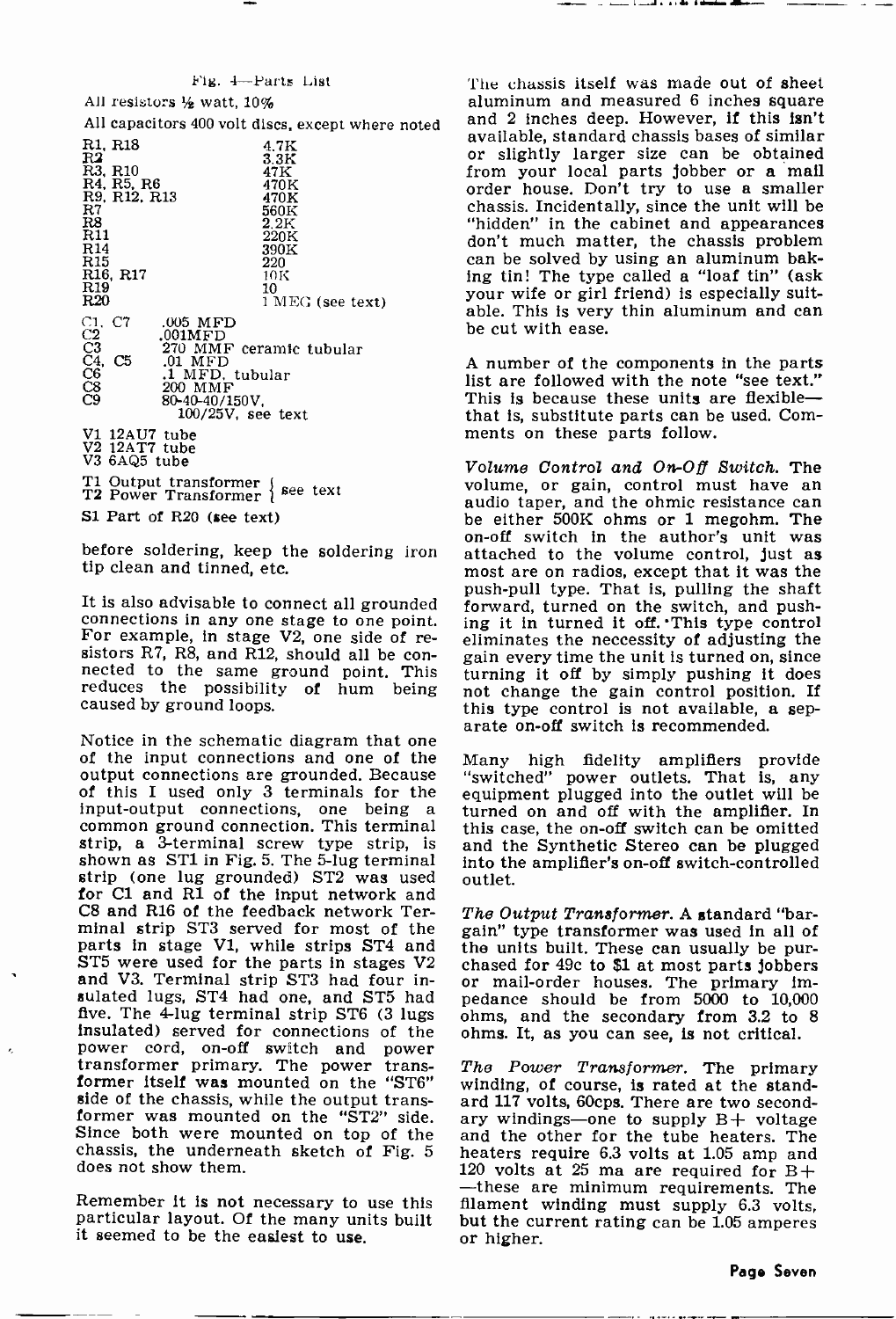The  $B+$  requires 120 volts, but any value<br>up to 150 volts (the filter capacitor maximum rating) is satisfactory. Since  $B+$  shorts before turning it on, Then connect current is only 25 ma, a transformer rated a speaker to the output terminals, plug current is only 25 ma, a transformer rated a speaker to the output terminals, plug at this, or higher (say  $40$  or  $50$  ma) is OK. the power cord in a wall outlet, and turn at this, or higher (say 40 or 50 ma) is OK. The author used a Crest PF61. Another it suitable transformer is the Merit P-3045.

The Filter Capacitor. This unit has four the heater to the cathode of the output separate sections, as shown in the sche-<br>tube. This places a positive voltage on the separate separate separate sections. separate sections, as shown in the schematic diagram of Fig. 3. They are: a. 40<br>mfd at 150 volts; a b. 80 mfd at 150 volts; a c. 40 mfd at 150 volts; and a d. 100 mfd Sometimes connecting one side of the at 25 volts. The author used a Sangamo. heater to the cathode will reduce the hum at 25 volts. The author used a Sangamo, heater to the cathode will reduce the hum type PLQ 80502. Similar types are available more than connecting the other side. Betype PLQ 80502. Similar types are available more than connecting the other side. Be-<br>from other manufacturers. Of course it's cause of this, try connecting both sides. from other manufacturers. Of course it's even four separate capacitors, but remem-<br>ber when planning your layout that they<br>will require more mounting space.

Gather all the parts before purchasing the can go ahead with the cabinet construc-<br>chassis or planning the layout. Then place tion. Don't worry at this time if the hum the parts on a blank piece of paper to see seems excessive. All amplifiers produce how to lay out the chassis best, keeping some hum when the gain controls are the foregoing suggestions in mind. Make turned fully on. It is sure you know how and where you're going to place all parts before purchasing or cutting the chassis-it'll be too late then! The piece of paper will show you just how large the chassis should be.

When building the unit, follow the previous general suggestions. In addition, tightly twist the heater wires together and install them first, dressed down to the chassis, so all other wires and components will be "over" them.



When the unit is completed, check from B+ to ground with an ohmmeter for shorts before turning it on. Then connect it on. With the gain control turned full "on" you will probably get hum-this is normal. To reduce it, connect one side of the heater to the cathode of the output heater and reduces hum leakage from heater to cathode in all of the tubes. Sometimes connecting one side of the one at a time, and use the connection that produces least hum. If the heater winding of your power transformer has a center tap, try it also. Once you determine the connection producing minimum hum, you can go ahead with the cabinet construcseems excessive. All amplifiers produce turned fully on. It is only important that the hum is not objectionable at the normal listening level.

#### Cabinet Construction

As previously mentioned, the enclosure size is not important. This is because the stereo effect is not noticeable below 300 cps. This is also true of real stereo and is due to the long wavelength of the lower frequencies. Since output below 300 cps is not needed, the large enclosure, heavy construction, and other such complications associated with bass reproduction are eliminated.

The enclosure illustrated in Figs. 1 and 2 measures 10 inches high, 16 inches long, and  $8\frac{1}{2}$  inches deep. It is made of  $\frac{1}{4}$  inch plywood, but is liberally braced in all corners with  $\frac{1}{2}$  inch square wood. That is, wherever two pieces of wood meet, the entire joint is reinforced with a  $\frac{1}{2}$  inch square of wood. All joints are glued and nailed (with  $\frac{1}{2}$  inch wire brads). Although Weldwood glue was used, any case in type glue is recommended. Elmer's Glue-All is excellent, generally available and easy to use.

Remember that the enclosure size given<br>above is only an example. Use a larger one if you wish, but one much smaller isn't recommended. No matter what size you use, be sure the speaker and amplifier will fit in it. Naturally, you can use heavier wood if desired.

Part of the inside of the cabinet is covered<br>which acoustic padding to absorb the midand high-frequency signals coming off the back of the speaker cone. The amount Is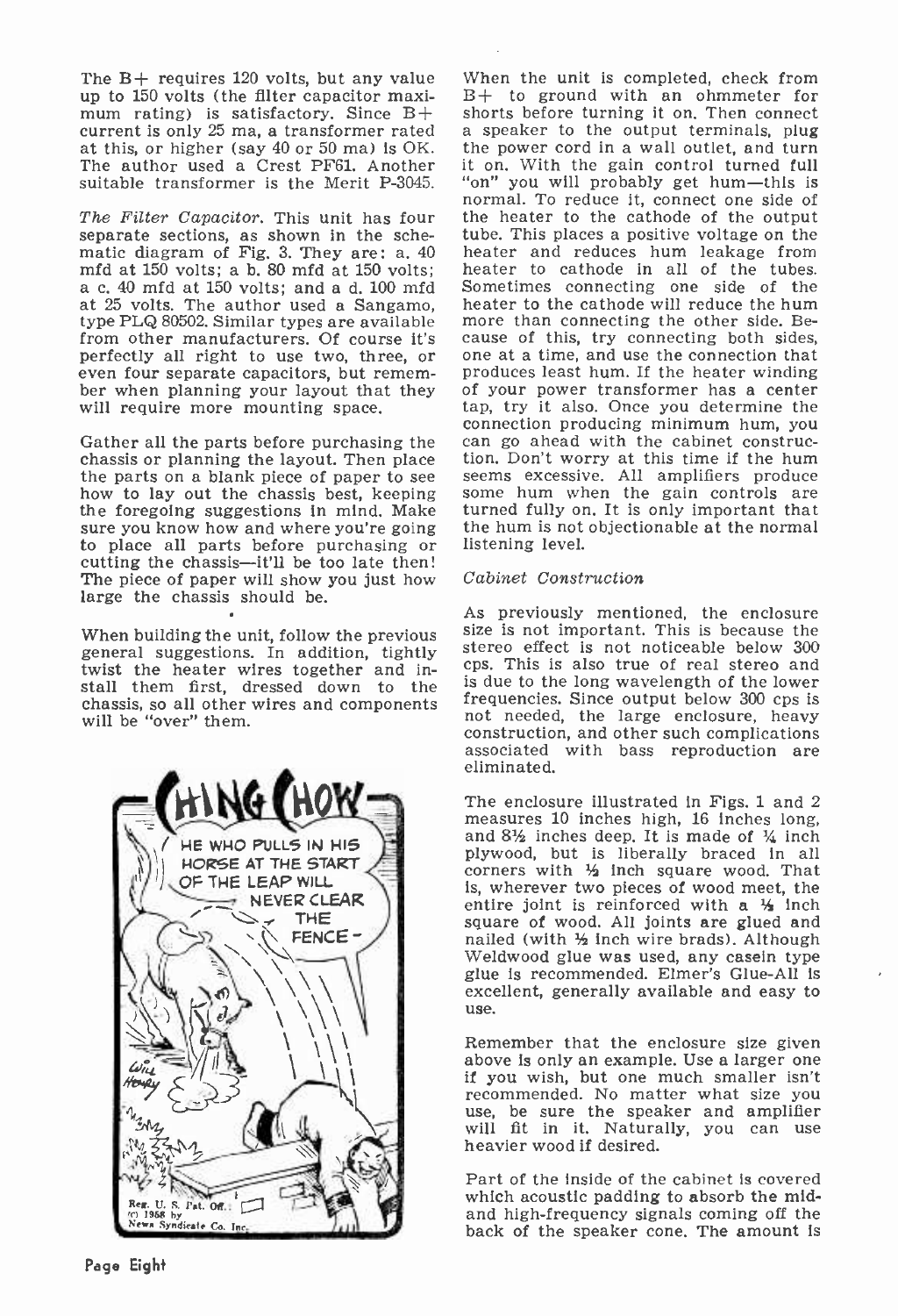not critical-I covered the back, one side, and top. The type material is not too important. Glass wool, available in most hardware stores, is excellent but should be covered with cheesecloth. Burlap, flannel, or old towels also do a good job.

The cabinet was covered with a plastic utimaterial called "Contact" which is usually on obtainable from hardware stores, building cies<br>suppliers, Montgomery Ward or Sears, un Roebuck. A variety of colors or wood grains are offered. The grill cloth should is perfectly adequate in the mid-range, naturally be chosen to match the "Contact," or however you finish the cabinet.

The front grill effect of the cabinet was obtained by simply covering the top, bottom, and both sides of the cabinet with

Contact as one unit. The front was covered with grill cloth<br>and pulled tightly around all edges (to the back of the front panel) and stapled in place. The front was nailed to the remaining assembly with w e r e countersunk<br>and thus were concealed by the grill cloth. The speaker and amplifier were installed from the back which was held<br>in place with wood

in the speaker in the speaker in the speaker itself is held in place the speaker in the cabinet, con-<br>with wood screws.<br>The amplifier chassis is held by self-tap-<br>ping metal screws inserted through the the back in place, u bottom of the cabinet into previously drilled holes in the chassis.

Notice in Fig. 2 that a portion of the back cover is cut away directly behind the incover is cut away directly behind the in-<br>put-output terminals on the amplifier can be plain hook-up wire, TV twin-lead,<br>chassis. This is to facilitate connecting the  $(Page \text{ } ten \text{ } please)$ 

main Hi Fi system to the amplifier. In addition, it provides ventilation for the amplifier.

. . . . . . . . .

#### Loudspeaker

Since the Synthetic Stereo unit does not utilize low frequencies, the speaker need<br>only to reproduce mid- and high-frequencies. Of all the speakers tried with the unit, the 8" Norelco 9770M was best. This speaker, selling for a little less than \$10, and high frequency response extends out to 19 kc. Purchasing a speaker with better bass response for this unit is actually a waste of money, since the amplifier is specifically designed not to reproduce low frequences.

> $\begin{array}{c|c}\n\text{ST 5} & \text{qb. Below 100 cps the} \\
> \hline\n\text{response falls off at}\n\end{array}$  $\mathsf{V3}$  ally it is -13.8 db at The frequency re-<br>sponse of the ampli-<br>fier is within  $\pm$  1 db from 100 cps. to 15<br>kc. At 20 kc the response rises to  $+1.2$ response falls off at a rate of about 14 db per octave-Specific-50 cps.

> > Testing and Adjust- ing

Fig. 5. Sketch of the amplifier layout used by plifler and speaker After you install the plifier and speaker<br>in the cabinet, connect the speaker to

the output terminals of the amplifier. Put the back in place, using at least six wood stereo amplifier to the output terminals of the Hi Fi system's amplifier or main speaker voice coil with 8 to 10 feet of wire. can be plain hook-up wire, TV twin-lead, (Page ten please)

I believe the right man could build himself a full time profitable business and I would be willing to turn it over to him without any investment until he tried it out and saw for himself what it would be.<br>It would take a good technician and a good mixer; a man easy to get along with. I would be willing to donate my time to help

Those living in the area who would like to discuss this opportunity with Graduate Perkins should contact him at 211 Porter

Ave., Ogden, Utah.

## Radio-TV Business Opportunity in Ogden, Utah

Students and Graduates living in and around Ogden may be interested in this business participation or partnership op-<br>portunity with Graduate John E. Perkins who writes:

"I have a going TV and Radio business with more work than I can take care of because I can only work at it part time. him get acquainted and give him a good I am an engineer for the Southern Pacific send off." I am an engineer for the Southern Pacific Railroad. I have a complete tube stock and all instruments necessary to take care of<br>a first class shop. Business is in a good<br>location and will gross from \$500 to \$700<br>a month on a part time basis.

Page Nine

٧l ST 4 <u>st 3 n d d 3</u>  $C9$ ST<sub>2</sub> ST 6

the author.

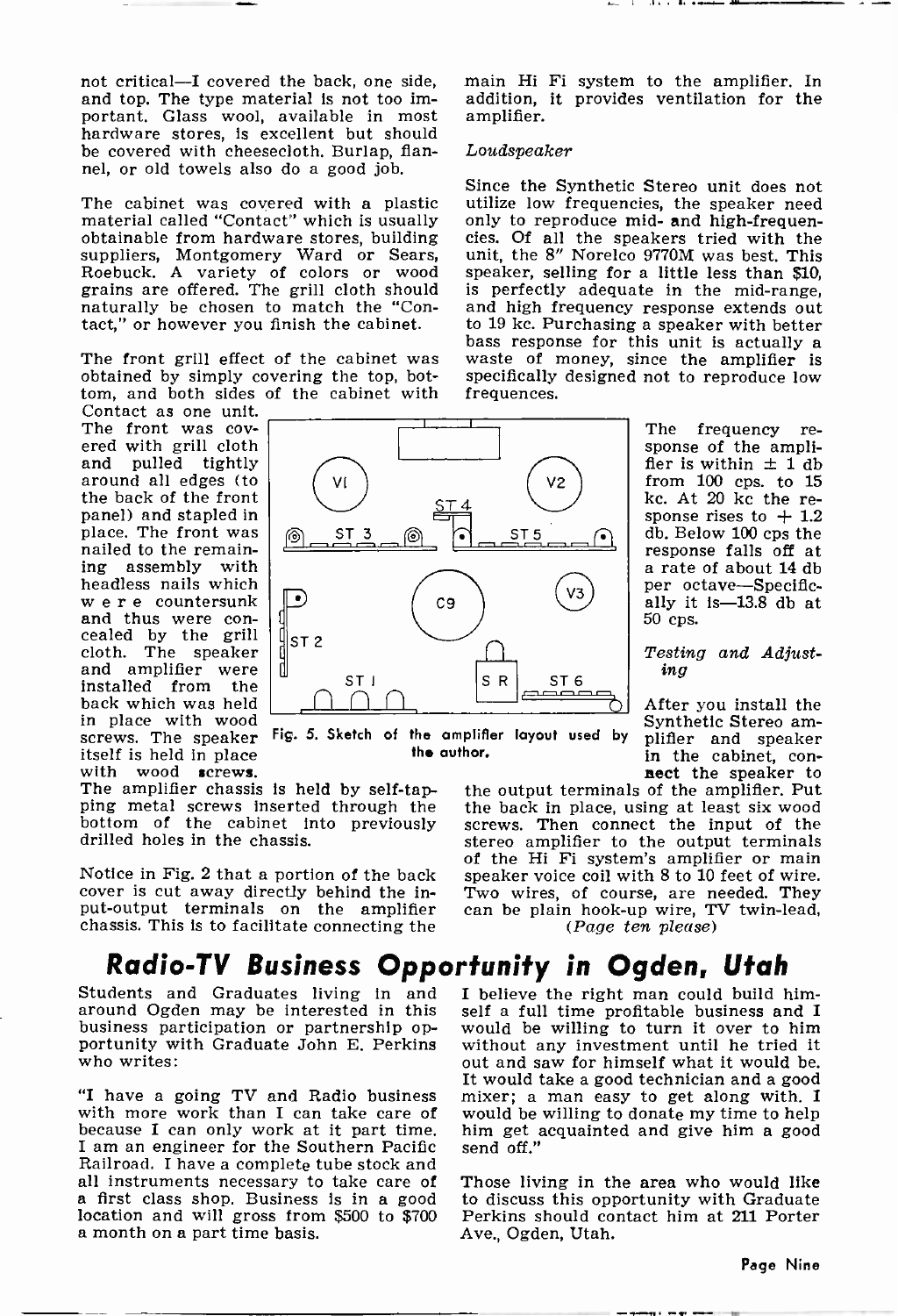coaxial cable, or whatever you have. Place either side of the main Hi Fi speaker. it is being produced internally. The usual Choose one of your favorite records, pref. cause is cathode-to-heater leakage in the Choose one of your favorite records, pref-<br>erably full orchestra or chorus. Turn on both your Hi Fi and the stereo unit, but at a time. Then troubleshoot in the normal turn the stereo gain control down (so you fashion—be sure to look for poorly soldered can't hear it). It is advisable at this point ground connections. Remember also that can't hear it). It is advisable at this point to get someone to help you so you can a new part does not necessarily mean a position yourself between the units while good part. Substitute whenever you sus-<br>they adjust the stereo gain control for pect a defective compon they adjust the stereo gain control for correct "balance." With the speakers 8 to<br>10 feet apart along a wall, the best listen- Other troubles, such as a dead amplifier, 10 feet apart along a wall, the best listening position is midway between the speakers, 8 to 10 feet out from the wall.

Turn on the music and then slowly ad-<br>vance the gain of the stereo unit. The thetic Stero unit, except at the low-fre-<br>music should tend to move across the wall quency end, depends on the input signal music should tend to move across the wall from the main speaker to the stereo quality. In general, the unit "improves" a speaker. Most of the music appears to high quality system more than it does a speaker. Most of the music appears to high quality system more than it does a come from the wall between the speakers. less expensive system. If you feel that the Sometimes it helps to close your eyes for stereo amplifier Sometimes it helps to close your eyes for the final adjustment.

When you reach the balanced condition<br>you may not see much of an improvement over your regular Hi Fi. If so, just listen to it for a few minutes, then turn off the<br>stereo, and listen again. The normal re-<br>None of the parts used for the Synthetic stereo, and listen again. The normal re- action is "flat and dull!"

Since nothing man makes is perfect, you may run into trouble. If you have exces-<br>sive hum with the stereo volume control tioned in this article. set to the correct "balanced" position, the hum may be in the amplifier, or it may be<br>ideal we can the line from the main  $Editor's$  note: We would like to ask a picked up on the line from the main speaker. To test for this, disconnect the  $\frac{1}{2}$  fuvor of our reducts. If you have ould line from the main amplifier at the stereo amplifier-do not change the gain control<br>position. If the hum is satisfactorily reduced, you'll have to use shielded wire<br>between the units. Shielded single conductor wire like coaxial cable or shielded microphone wire can be used. Connect the center conductor of the shielded cable to the input terminal of the stereo unit constructed for yourself or someone else?<br>and the shield to the common terminal Did you build or are you planning to build and the shield to the common terminal. Connect the other end of the cable to the main amplifier in a similar manner-the shield to common and the center conductor units? If so, for how much? And finally<br>to the terminal connected to the main  $-give$  us your own impression of the to the terminal connected to the main speaker. Also try reversing these connections at the main amplifier and use the one giving the best results. To further reduce any hum try reversing the line plug of the stereo unit in the wall outlet.

If disconnecting the connecting line at the stereo amplifier does not reduce the hum, it is being produced internally. The usual tubes-particularly V1. Try new tubes, one fashion-be sure to look for poorly soldered a new part does not necessarily mean a

motorboating, distortion, etc. can be due to defective parts or incorrect wiring.

thetic Stero unit, except at the low-frequality. In general, the unit "improves" a highs, you can try reducing the 270 mmf capacitor C3 about 50 mmf at a time. Improving the low frequency response will not improve the stereo effect and, in fact, will just increase distortion.

Stereo unit are available from NRI. They are all standard components and can be obtained at your local parts jobber, mail order houses, and at other places men-

favor of our readers. If you have built described in the foregoing article, won't you drop us a line and let us know about it? This will help us in planning future "build it yourself" articles for Radio-TV servicemen, experimenters, and hobbyists.

We'd like to know: Was the stereo unit constructed for yourself or someone else? more than one unit? Do you intend to sell or have you sold one or more of the units? If so, for how much? And finally stereo effect the unit provides.

Address your letter to: Editor, NRI News. National Radio Institute, 3939 Wisconsin Ave., N.W., Washington 16, D. C. Thanks!

The greatest thrill is achievement. To have done something worthwhile is much more satisfying than the thoughts of what you hoped to do. The more you attempt, the greater will be the prize. The more you fail, the greater the opportunity you have to climb even higher next time. The harder the problem you have to tackle now, the easier will be the greater problems that co best things in life are the most difficult to obtain.

Gerald Findler in Efficiency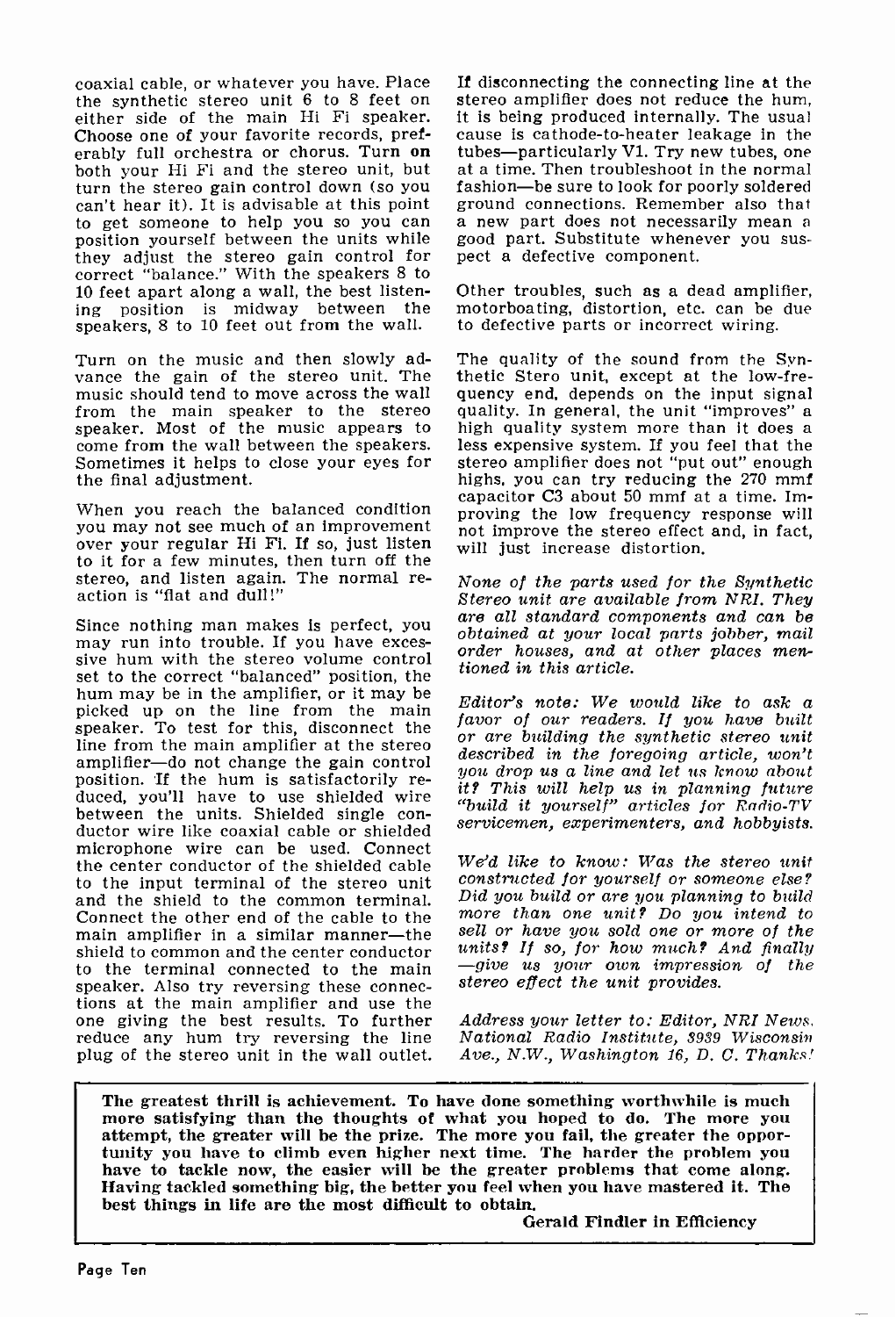



| Howard Smith President            |
|-----------------------------------|
| F. Earl Oliver Vice President     |
| Jules Cohen Vice President        |
| William Fox Vice President        |
| Joseph Stocker Vice President     |
| Theodore E. Rose  Executive Sect. |

# Chapter Chatter NRIAA Welcomes Another New Local Chapter

Last summer NRIAA Member J. Arthur In addition to the original charter mem-Ragsdale of San Francisco, having noted bers present, four new members joined the Ragsdale of San Francisco, having noted the formation of a local chapter in Los chapter at the organizational meeting. At Angeles the previous year, conceived the the very next meeting—the first regular Angeles the previous year, conceived the the very next meeting—the first regular idea of establishing one in the San Fran- meeting—held on February 4, ten new idea of establishing one in the San Francisco Bay area. He wrote National Headquarters about it. National Headquarters,<br>after determining that there were a suf-<br>ficient number of Alumni Association members in the vicinity to justify the attempt, The feature of the first regular meeting<br>appointed Mr. Ragsdale as Temporary was the showing of two RCA films "The<br>Chairman to handle the details of forming Sound and The Story" help of those who aided him, enough charter members were lined up to establish the chapter.

Thereupon the new chapter was chartered as the San Francisco Chapter on January 7, 1959. Executive Secretary Ted Rose flew<br>to San Francisco to attend the organizational meeting and to present the Charter Francisco Bay area will be cordially welto the new Chapter. The main business come at the meetings. For more informa-<br>transacted at this organizational meeting tion, contact Chairman J. Arthur Ragswas the election of permanent officers, the dale, 1526 27th Ave., San Francisco 22, or selection of a meeting night and a meet. Secretary Phil Stearns, 1650 45th Ave., San selection of a meeting night and a meeting place, and the fixing of dues for mem- bership in the Chapter.

The officers elected to serve during 1959 were: J. Arthur Ragsdale, Chairman; Roland Tomlinson, Vice-Chairman; Phil gue<br>Stearns, Secretary; George Chessen, Treas-<br> urer; and Isaiah Randolf and Edward Per-<br>sau, Financial Committee.

It was decided that meetings would be held on the first Wednesday of each month, 8:00 p.m., at the home of Chapter Member Pete Salvotti, 2534 Great Highway, San Francisco. Pete's comfortable and attractive recreation room is almost ideally suitable for this purpose. Of equal importance Plans are also under way for visiting is the fact that there is ample parking space in the streets close to Pete's home.

Dues were fixed at  $50¢$  per month or, when paid in advance, \$5 per year.

In addition to the original charter memchapter at the organizational meeting. At members were admitted to membership. It looks like the San Francisco Chapter is off to a flying start!

The feature of the first regular meeting Sound and The Story" depicting the step- by-step production of hi-fi records, and "The Story of TV," tracing the develop-<br>ment of TV from an inspiration to the<br>present-day color TV. The chapter is indebted to Sidney Mahler for securing these films, providing the projector and showing the films to the members.

The chapter would like it known that all NRI graduates and students in the San come at the meetings. For more informadale, 1526 27th Ave., San Francisco 22, or Francisco 22.

PITTSBURGH CHAPTER was pleased to welcome Mr. Balenger and Mr. Goznel of<br>Sylvania Electric Products Company as guest speakers at one of its recent meetings. Mr. Balenger spoke on the physics of transistors and Mr. Goznel on how to beat the drug store tube checkers. Members found both talks to be interesting and informative.

Plans are expected to be made for more such practical talks by representatives of other Radio-TV manufacturers and distributors.

Channel 4. This should prove very interesting indeed.

The Chapter has undertaken a new and important project: the establishment of a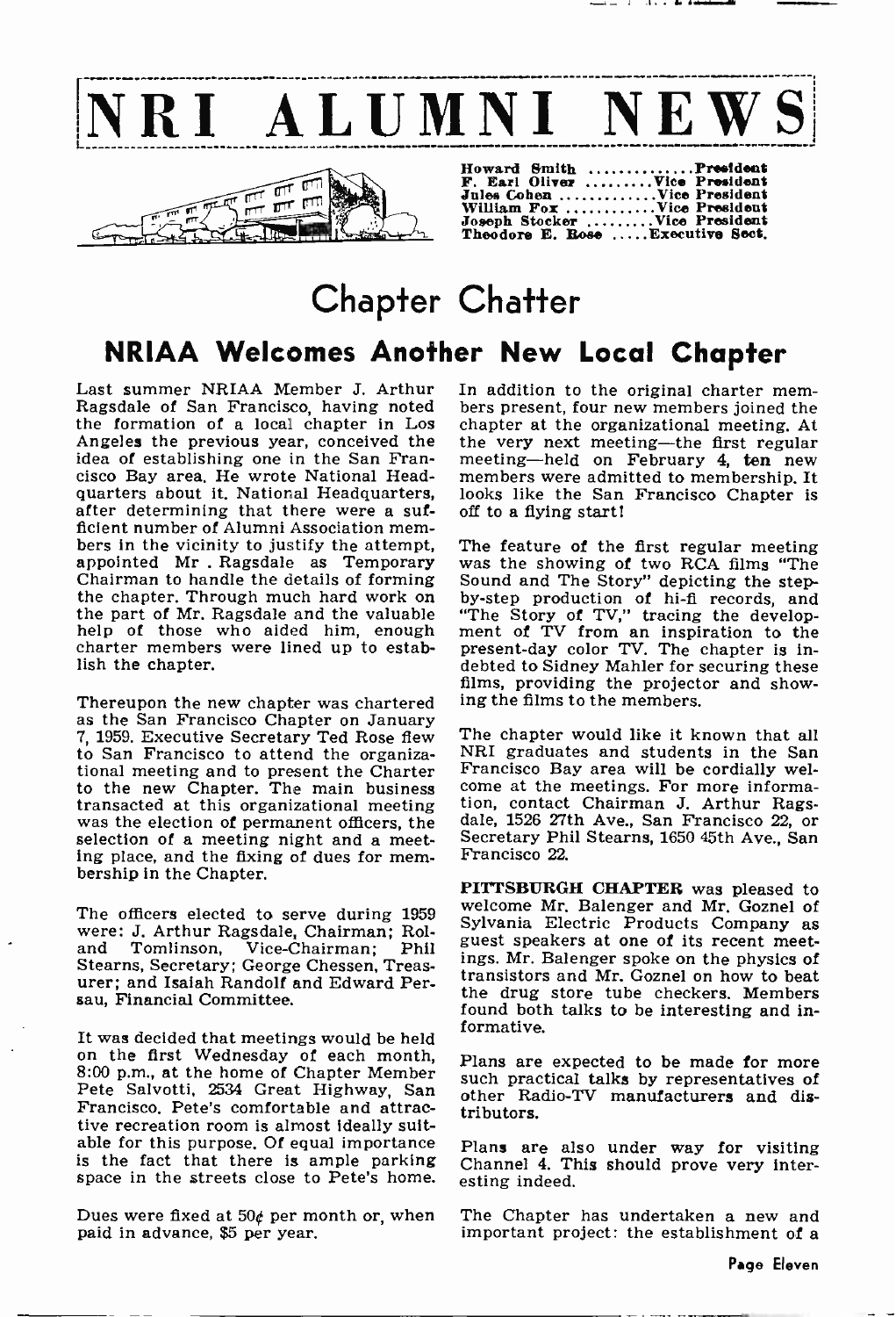"service bench" to which members can bring their problem sets to have them analyzed and explained. Plans were formulated for this project months ago. The service bench is probably in actual operation by now and should prove to be a valuable source of help for members' Radio-TV service problems.

Any NRI students or graduates in the Pittsburgh area who have not taken advantage of the Chapter's invitation to attend its meetings should do so without further delay. The meetings are held at 8:00 P.M. on the first Thursday of each month at 134 Market Place, Pittsburgh.<br>The Chairman is Tom Schnader, R.D. 3, The Chapter meets at 8 P.M. on the sec-The Chairman is Tom Schnader, R.D. 3, The Chapter meets at 8 P.M. on the sec-<br>Irwin: the Secretary is Ray Bender, 2626 ond Thursday of each month at Walt Ber-Irwin; the Secretary is Ray Bender, 2626 Norwood St., Pittsburgh.

**DETROIT CHAPTER** has continued to devote the major part of its attention to work on the Chapter's TV panel board, although<br>at one meeting a short session was given over to Chairman Nagy's Radio problem.

The Chapter would like all its members to know that they may have the use of its meeting place from 6:00 P.M. on meeting nights, but that anyone wishing to come early should contact the Chairman or the Secretary so that an officer of the help he can with the problem to be solved.

to its meetings, which are held at  $8.00$  and appeared in person to demonstrate its P.M. on the second and fourth Friday of each month at St. Andrew's Hall, 431 E. Congress St., Detroit. If you would like to find out more about the Chapter, contact Chairman John Nagy, 1406 Euclid, Lincoln Park, or Secretary Ellsworth Umbreit, 12523 Racine Ave., Detroit.

MINNEAPOLIS -ST. PAUL (TWIN CITY) CHAPTER has been enjoying talks by two of its most prominent members, Chairman John Berka and John Babcock, who is National President of the NRIAA for the cur- rent year.

John Babcock addressed a meeting on the legal aspects of TV servicing. Chairman Berka gave a talk on two subjects, one on video amplifiers and the defects commonly encountered in them and how to recognize them, and the other on TV and Radio parts replacement. He discussed the tolerances of resistors and capacitors and how to choose the proper replacement parts for structor and, to put it miliary, then<br>a great deal of gratification evident, other components.

Another talk by Chairman Berka on video detectors and amplifiers at a subsequent meeting was postponed due to the large number of "dog" Radio and TV sets which

members had brought to work on. Also at this meeting the members present devoted considerable time to helping an NRI student analyze some difficulty he was having with his scope.

This is a good example of how valuable membership in the Chapter can be. Any NRI student and graduate in the area will be welcome at the meetings and will find the members only too glad and willing to help you with any Radio-TV problems you may have. This is the most important advantage of membership in a local chapter of the NRI Alumni Association.

bee's Radio-TV Shop, 915 St. Clair, St. Paul. Chairman John Berka, 2833 42nd Ave., St. about the Chapter and its activities.

BALTIMORE CHAPTER was pleased to act as host to two visitors from the National Radio Institute, J. B. Straughn, Assistant Director of the NRI Instruction Department and Chief, Consultation Service, and Ted Rose, Executive Secretary of the NRI Alumni Association.

Chapter can be present to render what that the usual festivity was secondary to help he can with the problem to be solved.  $\alpha$  technical talk and demonstration deliv-The Chapter extends a warm invitation to  $\frac{1}{2}$  and  $\frac{1}{2}$  in the design and develop-<br>all NRI students and graduates to come  $\frac{1}{2}$  ment of a new NRI Model 250 Oscilloscope This visit differed from previous ones in that the usual festivity was secondary to ered by Mr. Straughn. Mr. Straughn took ment of a new NRI Model 250 Oscilloscope many features. This was the first time the Baltimore Chapter was privileged to



J. B. Straughn demonstrating NRI Model 250 Oscilloscope at meeting of the Baltimore Chapter.

hear Mr. Straughn in the role of an instructor and, to put it mildly, there was

The Chapter, never at a loss for photographers, had two members busy documenting the talk and demonstration on film. Aubrey Hooper shot a colored movie film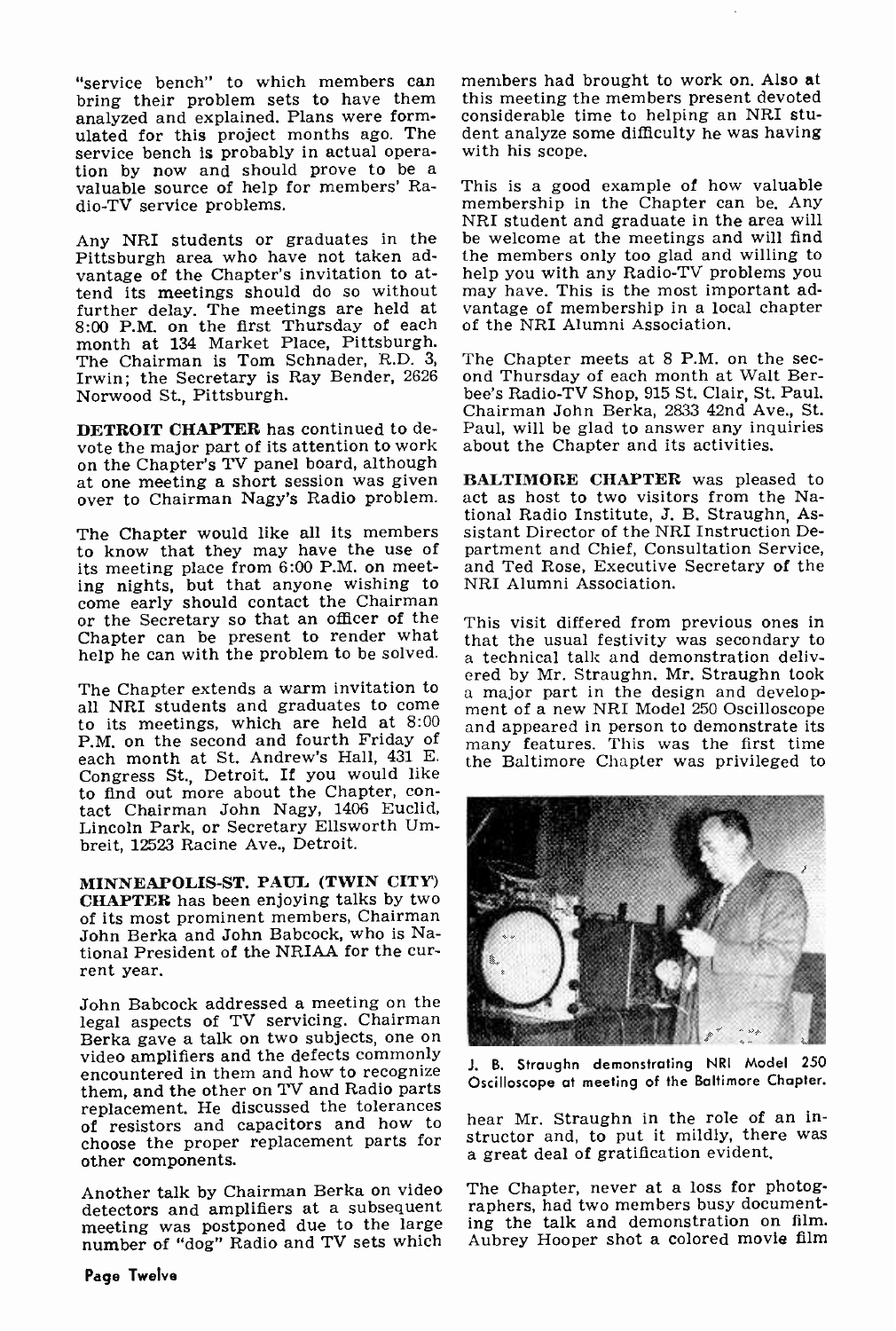took numerous still shots.

Refreshments were served, during which there was the usual swapping of the latest jokes. Judging by the frequent and spontaneous laughter, this part of the evening was likewise quite entertaining.

This was the first meeting atended by the  $\tau$  The Chapter meets at 8 P. M. on the sec-Chapter's newest member, Graduate William Tebo. Glad to include you in the mem- bership, Bill.

The Chapter always has its welcome mat out for all NRI students and graduates who would like to come to the meetings. The meetings are held at 8:00 P.M. on the second Tuesday of each month at 100 N. Paca St., Baltimore. For further information contact Chairman Joseph Dolivka, 717 networks are: Graduate Daniel Wisler, N. Montford Ave., or Secretary John Woolschleger, 1106 S. Lakewood Ave., Balti-<br>more.

SOUTHEASTERN MASSACHUSETTS<br>CHAPTER, as reported in the February-March issue of the NRI News, now holds The chapter recently had one of the largest<br>its meetings in the hasement-shop of meetings in its history. Seventy-three were its meetings in the basement -shop of Chairman John Alves' home, 57 Allen Blvd., Swansea, Mass.

Chairman Alves, assisted by Frank Sarro,<br>at ano meeting devoted the entire evening The feature of the following meeting was at one meeting devoted the entire evening to the actual step-by-step use of a volt-<br>ohmmeter, tube tester, and signal tracer in troubleshooting a "bugged" ac-dc Radio with a number of faults present, which may occur (one at a time) in actual serv- icing. Because of the practical nature of this discussion the members

felt it was well worth the time it took.

All NRI students and graduates in the area are cordially invited as guests or prospective mem-<br>bers. The meetings are held at 8 P. M. on the last Wednesday of each month. For further information about the Chapter get in touch with Chairman John Alves at his home or Secretary Edward Bednarz, 184 Grinnell St., Fall River.

NEW ORLEANS CHAPTER elected to omit its February meeting due to the Mardi Gras celebration held in that month each year in New Orleans.

As announced in the February-<br>March issue of the NRI News,<br>the members decided to take up a detailed discussion and study of color TV at its meetings. The

of the proceedings, while J. Henderson first such session in line with this program was conducted by Chapter Member Gaston Galjour, who brought in a color TV set and demonstrated step-by-step adjustment procedures. This was a timely demonstration. Every TV serviceman should learn all he can, now, about servicing color TV receivers.

> ond Tuesday of each month at Secretary Grossman's home, 2229 Napolean Ave., New Orleans. All NRI students and graduates in the area will be cordially welcomed at the meetings as guests or prospective members.

> PHILADELPHIA-CAMDEN CHAPTER continues to increase its already large membership. The latest new members re-Phoenixville; Graduate Francis Newbaur, Morrisville; and Student Anthony Romanuskor, Hatboro. A cordial welcome to these new members!

The chapter recently had one of the largest meetings in its history. Seventy-three were present. Guest speaker Bernard Bycer, design engineer of RCA, delivered a very interesting lecture on hum in TV.

four guest speakers from the Albert Steinberg Company who gave talks on HI-FI and Stereo. The main speakers were Stan Goldenberg, Sound Engineer; Lee Wolf, Northeast Store Manager; and Harry Brown, N. Philadelphia Store Manager.



Representatives of the Albert Steinberg Company who gave talks and demonstrations on hi-fi and stereo at a meeting of the Philadelphia -Camden Chapter. L to r: Ray Wallreth, Harry Brown, Lee Wolf, and Stan Goldenberg.

Page Thirteen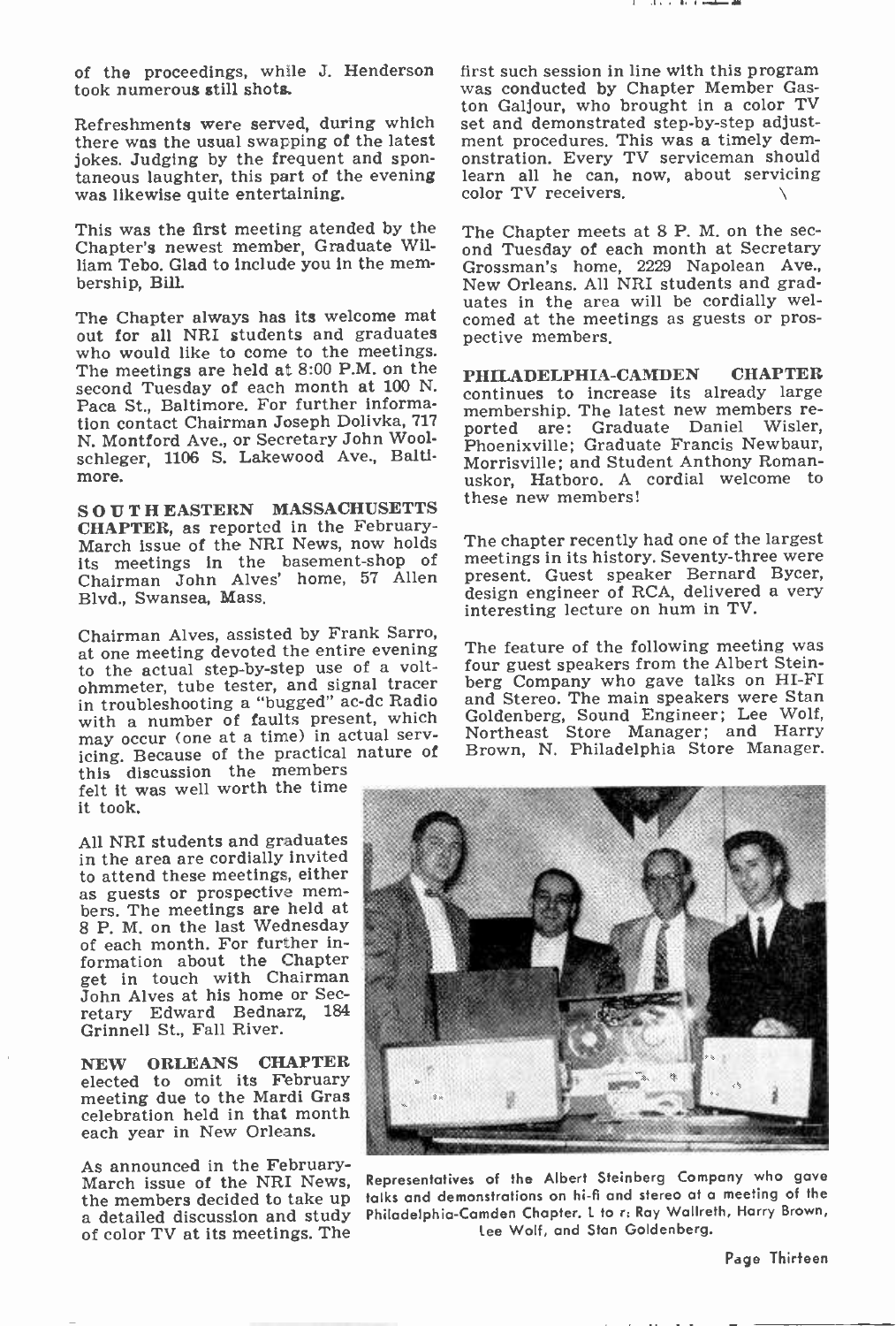

Philadelphia -Camden Chapter group which visited the Philadelphia Police Communication Bureau.

Ray Wallreth, salesman, also helped to make this an interesting meeting. A Wellers soldering gun was donated by the Albert Steinberg Company as a door prize, which was won by Joseph Dilorenzo.

Secretary Jules Cohen has given a glowing  $10 \text{ P}$ . M. to inquire whether anyone would<br>report of how much the members enjoyed care for a cup of coffee. No one was op-<br>a visit to the Philadelphia Police Com-<br>posed to this so efficiently. The members were then her hospitality.<br>taken to the Fire Department Bureau and<br>there went through the same thing. John the same through the same through the same through the same through the same through th Loughney, Supervisor of the Department, area are welcome to attend these meetings, explained everything in detail. These tours Get in touch with Chairman William Neuwill be long remembered by the members man, 1613 S. Kiese will be long remembered by the members who participated in it.

should make it a point to do so. Write or Souder St., Philadelphia for more informa-<br>tion about the chapter—or simply present yourself at one of the meetings. The chapter-meets at 8 P. M. on the second and fourth Monday of each month at the Knights of Columbus Hall, Tulip and Ty- son Sts., Philadelphia.

served it during 1958 that it unanimously reelected all of them for 1959. They are: lett, Vice-Chairman; George Hinman, Sec-

A motion was made and passed to the secutive meetings would be dropped from the Chapter's mailing list, All members of the Chapter please take note.

The Chapter decided to con-<br>tinue its use of sound films on<br>subjects dealing with Radio and TV, also that at each meeting some member would relate the symptoms of troubles he had encountered in servicing and that each member would give his diagnosis.

Here is another important item<br>for all members of the chapter. Meetings were formerly held at<br>Vice-Chairman Aaron Triplett's Repair Shop. From now on the

meetings will be held regularly at 7:30 P. M. at the home of Warren Williamson, 1201 Allen St., Flint.

At the first meeting held at Warren Williamson's, Mrs, Williamson appeared about 10 P. M. to inquire whether anyone would eral dozen home-made doughnuts. Needless to say none of the food was wasted like here to express their appreciation for her hospitality.

All NRI students and graduates in the Get in touch with Chairman William Neu-George Hinman, 6031/<sub>2</sub> State St., Bay City.

Such tours are just one of the many activ-<br>ities of this chapter. Any NRI student or<br>graduate in the area who has never visited<br>the chapter is missing a great deal and<br>should note carefully. The Chapter former-<br>the chapter HAGERSTOWN (CUMBERLAND VAL-LEY) CHAPTER has made an important ly held its meetings on the second Wednesday of each month. The meetings are now being held on the second Thursday of each month, at 7:30 P.M.

> The meeting place remains the same: The North Hagerstown High School.

FLINT (SAGINAW VALLEY) CHAPTER<br>was so well pleased with the officers who<br>hat must be traveled by many. The trip retary; and Clyde Morrisett, Treasurer. The Chapter has been trying to arrange for a visit to WGAL-TV (Channel 8) in Lancaster but has been postponing final plans due to the weather and the distance has been planned for a Sunday, with a visit through the station in the afternoon. This trip may have been made by the time this issue of the NRI News is published, but if should get in touch with the Secretary.

> The Chapter cordially invites all NRI students and graduates in the vicinity to at-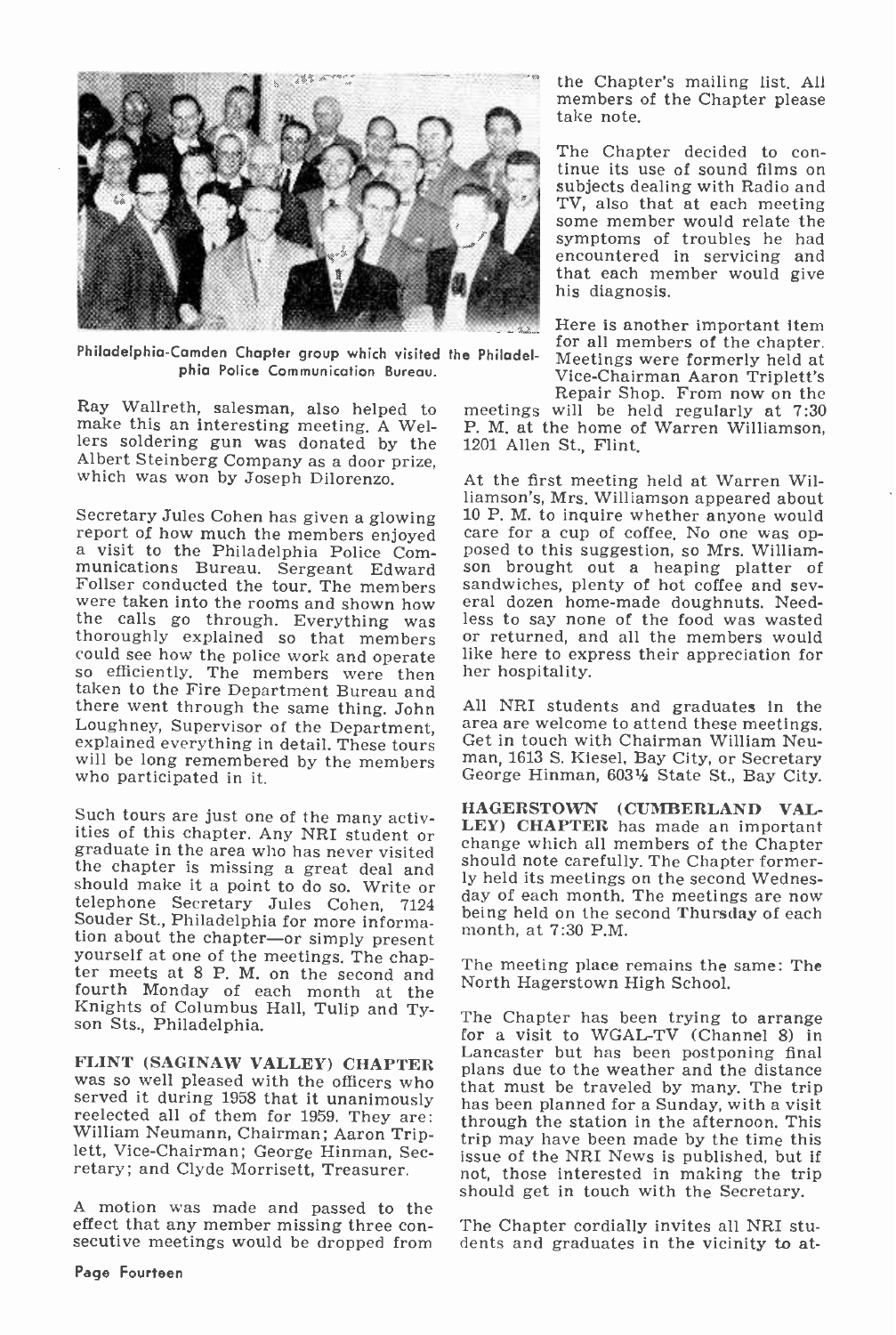tend its meetings. For further information contact Secretary Edwin M. Kemp, 618 Sunset Ave., Hagerstown.

NEW YORK CITY CHAPTER has been pleased to welcome the many new members tend its meetings, either as guests or pro-<br>who signed up at the last few meetings spective members. Join the group—become who signed up at the last few meetings and it is hoped they will remain with the Chapter for a long time to come.

The Chapter feels very fortunate in having<br>a man like James Eaddy as a member. He is always ready to speak on any phase of Electronics. At the last few meetings he tion get in touch with Chairman Edward<br>spoke on transistors in Radio, TV sets, and McAdams, 3420 Irwin Ave., New York City, spoke on transistors in Radio, TV sets, and automobile sets. He also demonstrated how to assemble an extension cord with fuses in the cord, to prevent blowing out house<br>fuses in case of a shorted set. He has repaired sets for other members who were<br>at a loss to find the trouble. He has done this as a courtesy, at no charge. He has performed many other services for the Chapter, too many to enumerate.

Another valuable asset to the Chapter is Thomas Hull, who has spoken on a great many subjects covering the TV set from the tuner to the picture tube and loud speaker. Lately, Tom has been explaining Engineer of Radio Station WMAS in the use of a scope-what each knob on the Springfield. He has generously voluteered scope does and what to expect when it is to help programming of scope does and what to expect when it is connected to a certain point in a TV set.

Everett Rogers is due some bouquets, too. He often takes the members back to the days of the crystal set and transmitters aboard ships at sea, and then into a modern office building, describing the electrical

systems there and how he uses a scope to locate troubles that occur.

The New York City Chapter urges all NRI students and graduates in the area to attend its meetings, either as guests or proa part of all these helpful activities.

The Chapter meets on the first and third Thursdays of each month, 8:30 p.m., at the St. Marks Community Center, 12 St. Marks Place, New York City. For further information get in touch with Chairman Edward or Secretary David Spitzer, 2052 81st St., Brooklyn 14, N. Y.

SPRINGFIELD (MASS:) CHAPTER has admitted three more new members. They are John Michnovez, Springfield; Neil Nicoll and Edward Pelletier of Ludlow, Mass. Welcome to these new members!

<sup>A</sup>word about John Michnovez. He is a real old-timer, having graduated from NRI in 1938. He subsequently taught Radio and TV in evening classes in a Springfield trade school (adult education) and is now Chief Engineer of Radio Station WMAS in Springfield. He has generously voluteered meetings and by giving talks on Electronics. John should therefore prove a very valuable asset to the Chapter.

National Headquarters was sorry to learn of the passing away of Arnold Wilder's (Continued on page 18)



Refreshment time at the Springfield Chapter's Saturday Night Shop Meeting held at Henry Duperre's shop.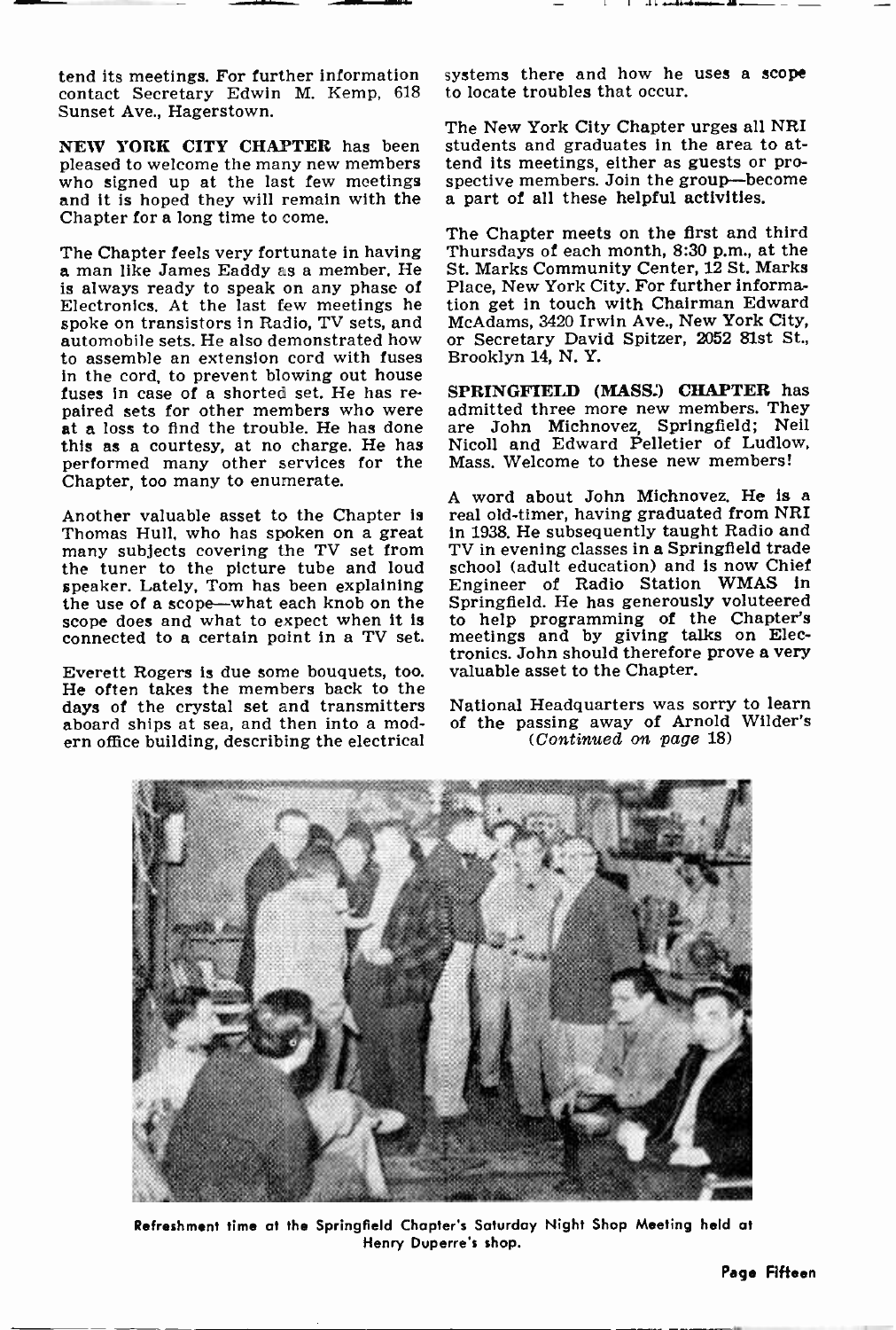## now available to students and graduates

Shopmate Model 2100B Jig Saw



## SPECIFICATIONS

\*Motor—115 V AC-DC 1.8 Amp Rating<br>''Switch—Heavy Duty, Slide Type<br>'' Overall Length 7½"<br>'' Overall Height (Less Blade) 5"<br>''Load Strokes per Minute—3050

#### NRI TESTED-RECOMMENDED

But at far less than you'd expect to pay for a saw of equal performance.

#### EIGHT SAWS IN ONE

operation is a coping saw, crosscut saw, it yourself" man, you'll find hundreds of Makes all type cuts—straight lines, curves, jobs are actually fun using the Shopmate.<br>Circles, intricate designs. Cuts 2" x 4" wood or 12" cold-rolled steel in seconds.<br>Built-in light lets you see as you saw. Begular retail price of the Shopmate Jig Built-in light lets you see as you saw.

## SAFE. EASY TO USE

Cool, streamlined, easy-grip handle and light-weight allows hours of tireless oper-<br>light-weight allows hours of tireless oper-<br>ation. Gives greater safety and control for<br>accurate cuts. The Shopmate makes its (USE HANDY O

- \*Length of Stroke-%"
- \*Cord -6' heavy rubber, two -wire
- \*Weight-4 pounds
- \*Shipping Weight--5 pounds

A rugged, well-designed Jig Saw built to<br>do a man-sized, professional cutting job. angles. Eliminates the "drill first; saw<br>But at far less than you'd expect to pay later" operation. In Radio-TV work, the The Shopmate is actually eight saws in <sup>even</sup> leather. Perfect for roughing-in one. Smoothly and swiftly it does the house wiring, extension wall plugs, work of a rip saw, jig saw, band saw. Also swiftles, and sockets. Whe own starting hole on inside cuts. Starts right in cutting out squares, circles, tri-Shopmate Saw is a lifesaver for installing<br>custom sound or hi-fi systems in homes<br>and businesses. Handles with ease all com-<br>position boards, plastics, hard rubber—<br>even leather. Perfect for rughing-in<br>house wiring, extens

## SPECIAL LOW NRI PRICE

Saw is \$29.95. (As advertised in the Satur-<br>day Evening Post.) But because NRI buys price of just \$21.00. A savings of \$8.95.

## (USE HANDY ORDER BLANK ON PAGE 17)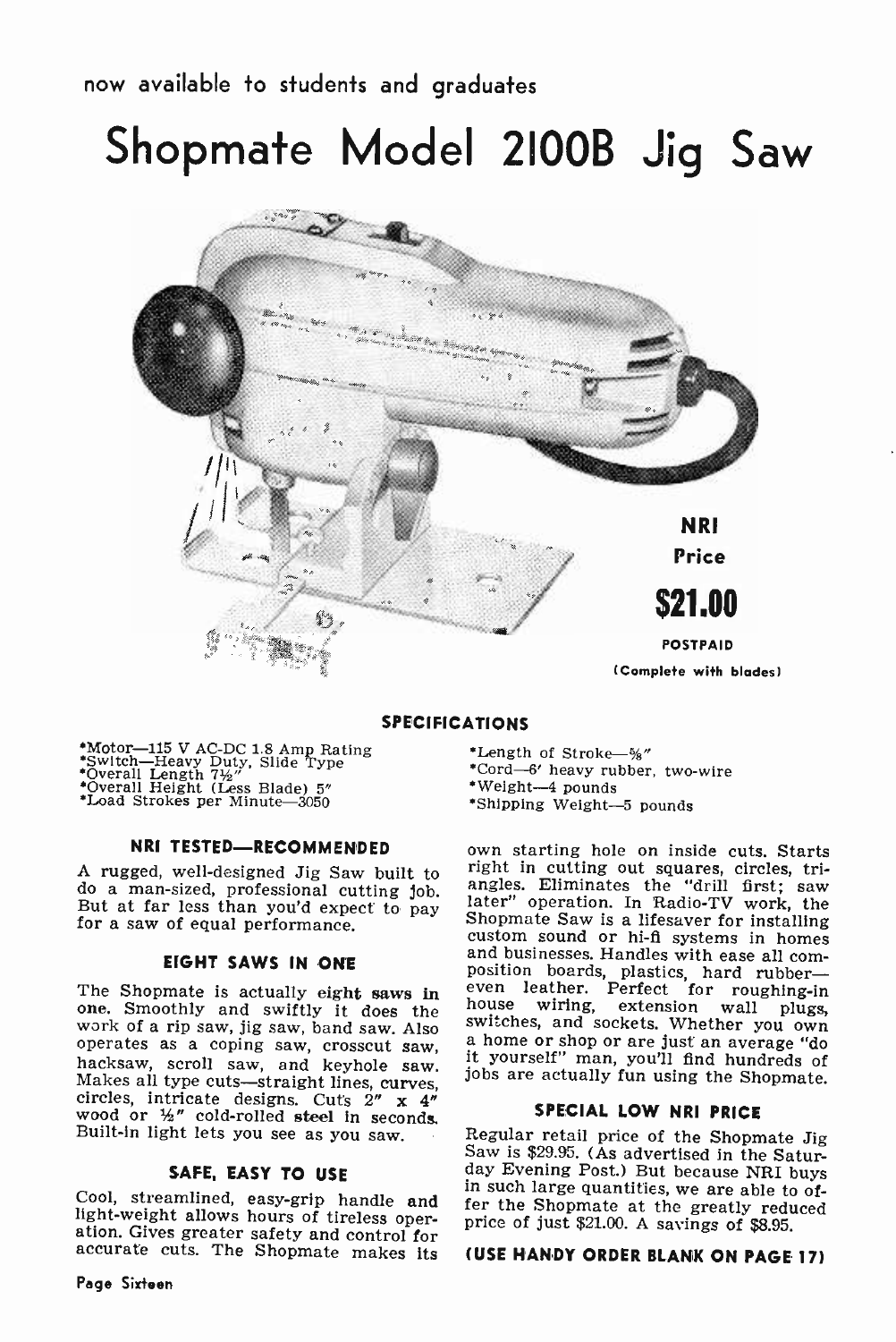## POPULAR NRI MODEL O FILAMENT TESTER



Only 5.50 postpaid, complete with batteries

## IMPORTANT FEATURES:

- completely self-contained, uses 2 long-<br>life penlight cells
- can be conveniently carried in jacket.<br>Size: 1" x 3½" x 5½"
- easy to use-complete instructions on back
- built in pin straighteners for miniature <sup>7</sup>-pin and 9 -pin tubes
- handsomely styled. Custom-made case, brushed aluminum panel with black lettering

## QUICK CHECKS:

- $V$  Receiver tubes for filament continuity
- $V$  TV picture tubes for filament continuity
- $V$  TV and Radio set fuse continuity
- $V$  Pilot lamps, bayonet and screw-base types
- $V$  Most TV filament strings

| <b>ORDER BLANK</b>                                                                                          |                                                     |
|-------------------------------------------------------------------------------------------------------------|-----------------------------------------------------|
| USE THIS BLANK TO ORDER YOUR SERIES<br>STRING FILAMENT TESTER - SHOPMADE JIG<br><b>SAW</b>                  |                                                     |
| National Radio Institute<br>3939 Wisconsin Ave.<br>Washington 16, D. C.                                     | <b>NATIC</b>                                        |
| Name :                                                                                                      | STRAIGHTENER                                        |
|                                                                                                             |                                                     |
|                                                                                                             |                                                     |
|                                                                                                             |                                                     |
| I enclose \$5.50 for which send me, post-<br>paid, one NRI Model O Series String<br><b>Filament Tester.</b> | OCTAL<br><b>SERIES</b>                              |
| I enclose \$21.00 for which send me, post-<br>paid, one Shopmate Model 2100B Jig Saw I                      | USE CABLE<br>TO CHECK<br>PICTURE<br><b>IUBE FIL</b> |
| (If you live in Washington, D. C., add 2% for D. C.<br>Sales Tax)                                           | 表 19                                                |

L \_\_ \_ \_

ì

## Low Price Means Worth - While Savings On This Handy Instrument

Made for NRI by a well-known manufacturer, the Model O Series String Filament Tester is a real buy at \$5.50 ... substantially below the selling price of comparable instruments.

The most frequent cause of tube failure is an open filament. With the NRI Model O, you can check the filaments of tubes in series string Radio-TV receivers FAST. Just plug tube into the socket it fits. If test lamp lights, filament is good. (7-pin battery tubes use a plainly marked socket.) To check fuses, place ends on contact points. If pilot lamp lights, fuse is good.

Convenient to use in customer's home. Carry in pocket or tool box. Speed up your service work. Order today.



Page Seventeen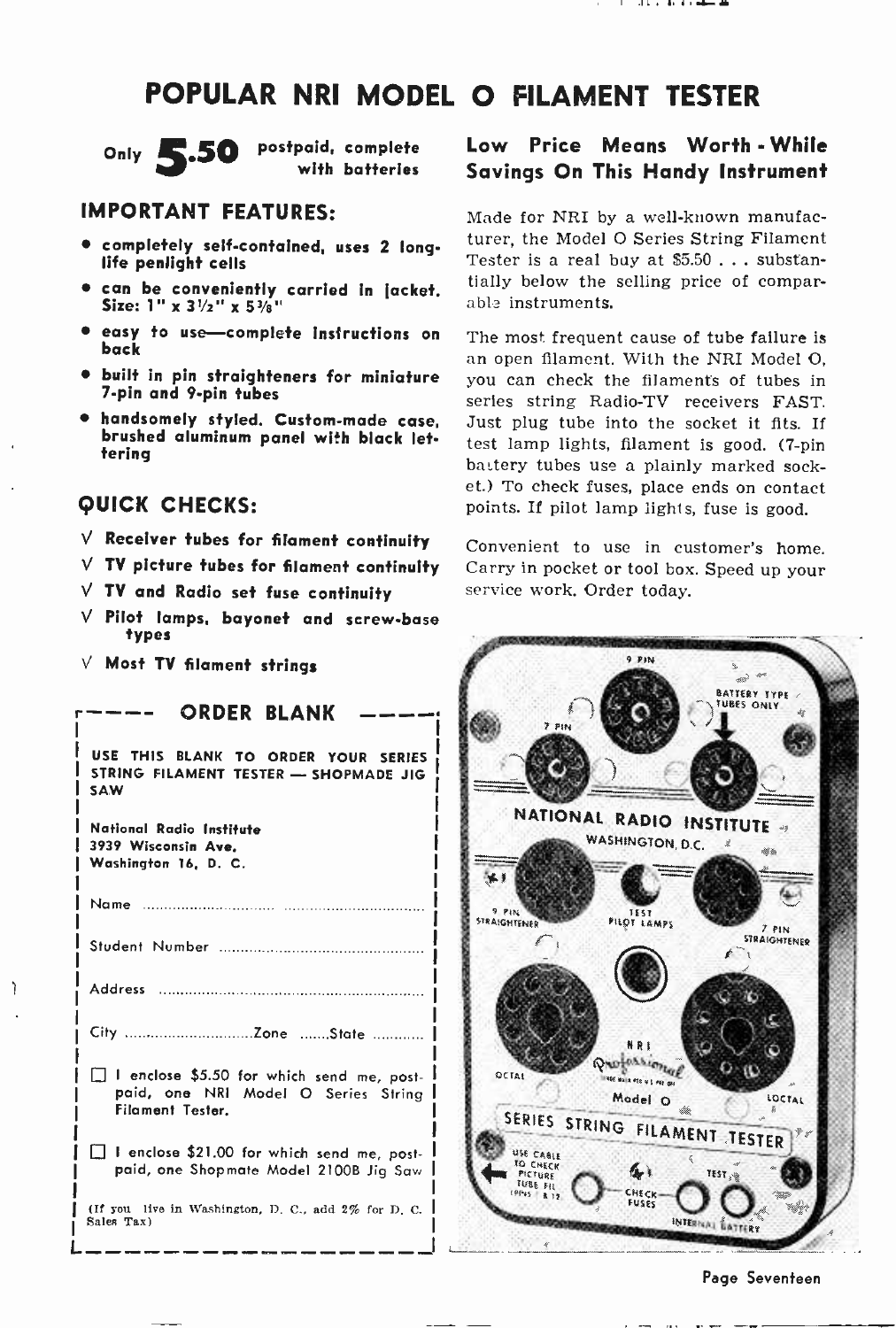

## Chapter Chatter

(Continued from Page Fifteen)

mother. Our deepest sympathy, Arnold. Be- cause of this, the Saturday Night Shop meeting originally scheduled to be held at his home was transferred to the shop of<br>Henry Duperre. At this shop meeting an electrodynamic speaker was added to one member's Heath amplifier; another member had an audio defect which was giving trouble, and he too went home happy. Refreshments were served by Henry and his wife, which was much appreciated by the members.

A feature at another meeting was the showing of a film "The Story of Television." The film was supplied by the Institute of Visual Training.

Orin Hayden delivered an interesting talk on automation in record keeping-the equipment used and an explanation of punch cards and how punching operates various types of machines, IBM, etc.

The Chapter holds its meetings twice a month, a regular meeting at 7:00 P.M. at the U. S. Army Headquarters Building, <sup>50</sup> East st., Springfield, and a "Shop" meeting ment, the second on IBM electronic com-<br>in the shop of one of its members on the puters and the third one on salesmanship in the shop of one of its members on the puters and the third one on salesmanship<br>Saturday following the third Friday of each —what to do and not to do in selling. The Saturday following the third Friday of each month. All NRI students and graduates are invited to both meetings. For more information, get in touch with Secretary Howard Smith, 53 Bangor Street, Springfield.

MILWAUKEE CHAPTER has been con-<br>centrating on TV receivers lately. At one<br>meeting a discussion of Stanley Ward's TV receiver was undertaken by Slavko Petrich, the opportunity to drop in for a visit at a<br>Erwin Kanheim and Stanley Ward, At the the etting of the Los Angeles Chapter. He Erwin Kapheim and Stanley Ward. At the next meeting Wallace Smith's and Ed Lamm's TV receivers were discussed by James Lasky, Slavko Petrich, Ed Lamm and Ralph Lassen.

Previous to these meetings the chapter had been analyzing the five tube radio receiver. This was interrupted In favor of analyzing TV receivers, but when this series of discussions is completed the chapter expects to return to the Radio receiver.

These talks and demonstrations are en-<br>lighting and members get a great deal of practical, useful information from them.

all NRI students and graduates in or near Milwaukee to come to its meetings, get



Milwaukee Chapter members Robert Krause (in left corner, back to camera-wonder what he's hiding?), Stanley Ward, Slavko Petrich, Phil Rinke, Ralph Lassen, James Lasky and Fabien Pretchowski discussing a TV receiver.

acquainted with the members, and find out how much help is available on Radio-TV service problems. The meetings are held at 8 P.M. on the third Monday of each month at the Radio-TV Store and Shop of Slavko Petrich, 5901 W. Vliet St., Milwaukee. If you would like to know more about the chapter and its meetings, contact Secretary Erwin Kaphelm, 3525 N. Fourth St., Milwaukee.

LOS ANGELES CHAPTER as a highlight at one of its meetings showed three films. The first one was on Elox electronic equipment, the second on IBM electronic commembers found the films not only entertaining but also that they contained much practical information.

Executive Secretary of the NRI Alumni Association, Ted Rose, while in California to attend the organizational meeting of the San Francisco Chapter, took advantage of the opportunity to drop in for a visit at a thoroughly enjoyed renewing acquaintance

(Continued on inside rear cover)



The chapter has a standing invitation to  $\quad$  to r: Mike Raftis, Treasurer; Joe Stocker, for-Some of the officers of the Los Angeles Chapter. mer Chairman; visitor Ted Rose; Tom McMullen, Chairman; and Earle B. Allen, Secretary.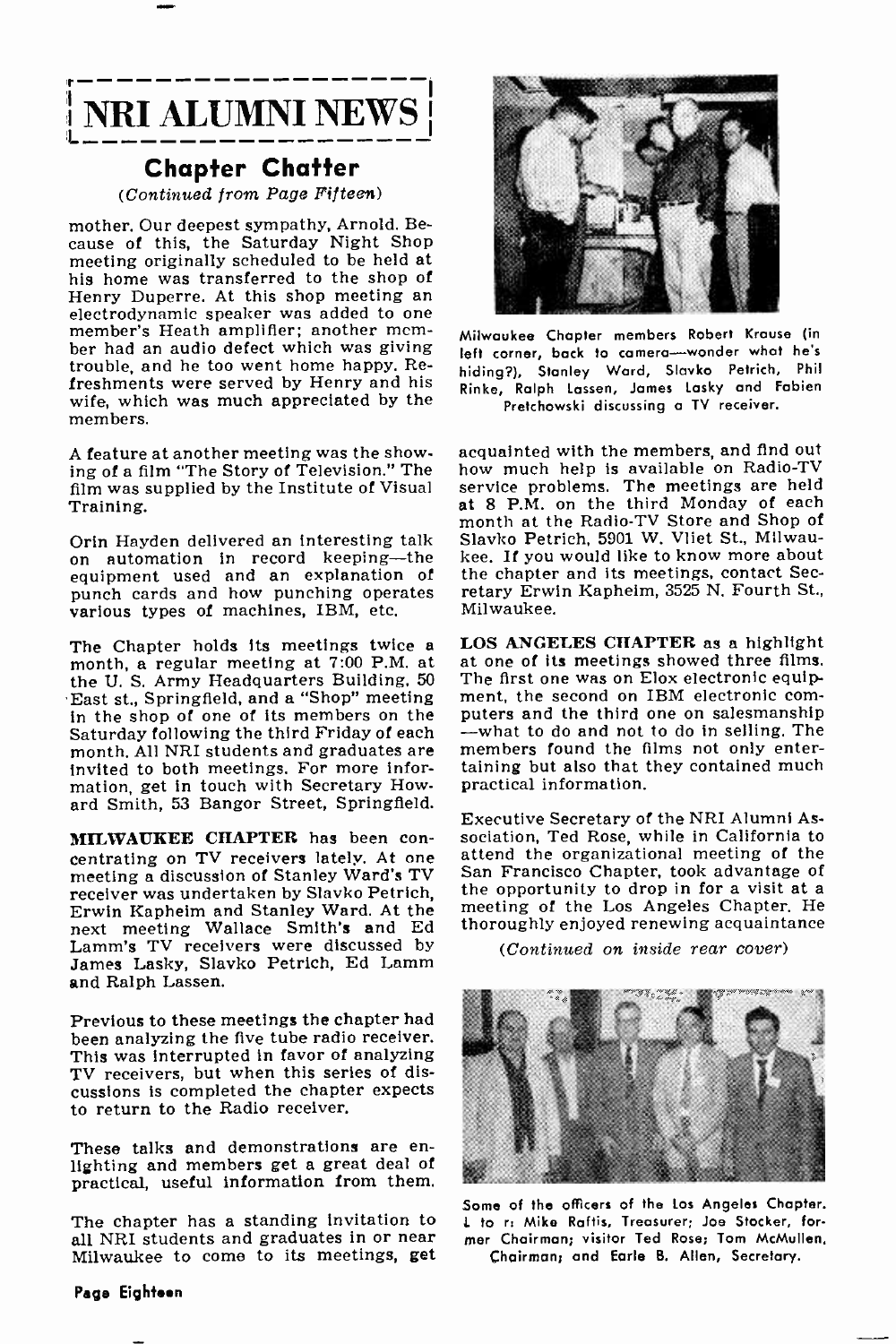## Servicing Signal Seeking Tuners

(Continued from page 4)

and closing all 5 sets of the relay contacts.

solenoid is energized and the stop is drawn<br>clear of the paddle wheel. At the same clear of the paddle wheel. At the same  $\frac{rcc}{r}$  time, relay contacts  $#4$  close the circuit or from ground to  $A+$  through the motor windings and the tuner starts searching. Relay contacts #3 connect the sensitivity switch to ground.

Contacts  $#2$  short out the cathode resistor ing, holding, and trigge<br>of the relay tube allowing the tube to where the failure occurs. of the relay tube allowing the tube to draw enough current to keep the relay energized until a signal is found. Contacts #1 are connected across the speaker voice coil and mute the speaker while the tuner is searching.

the triggering action allowing the tuner<br>to stop at the proper point. When the trigger tube conducts, current flowing With the spring-operated type, the power through the plate resistor (see Figure 4) spring may be broken or disconnected, or develops a voltage drop across it with the  $\alpha$  defective polarity shown. The negative voltage is fed to the grid of the relay tube by the coupling capacitor and reduces the current type, there may be an open motor winding. flowing through the relay tube to a value the relay contacts may not be closing the which is no longer sufficient to keep the motor circuit, or a defective reversing which is no longer sufficient to keep the relay energized. The relay "drops out" and switch may be st<br>the tuner stops.  $\qquad \qquad$  end of its travel. the tuner stops.



FIG. 3. Typical search tuner-spring motor.

## TROUBLESHOOTING SIGNAL -SEEKING TUNERS

Closing relay contacts #5 completes a circuit from ground through the contacts, the solenoid coil to  $A_+, A_+$  are the main causes of trouble and through the solenoid coil to  $A_+, A_-$  are the main causes of touble and corre Troubleshooting these tuners should not present too much of a problem. Defective tubes and dirty or corroded relay contacts are the main causes of trouble and these rect. Mechanical defects such as broken<br>or bent, burred, gummy, or sticking parts<br>should be found easily.

> The troubleshooting procedure will prob- ably be easier if the various actions are divided into the main functions of starting, holding, and triggering and noting

The grid of the trigger tube is supplied electronic circuit, the first step is to make<br>
(as in Fig. 2) with a signal taken from sure power is being applied. In a circuit<br>
the second i-f transformer which drives such as in Let's take a few typical troubles and run down some of the probable causes. Suppose the tuner fails to search when the actuator switch is pressed, indicating sure power is being applied. In a circuit nected with the proper polarity or the tuner will not operate. Perhaps the actuator switch is defective or the relay coil may be open. Make sure the solenoid draws the stop clear of the paddle-wheel. be allowing the mechanism to stick at the high end of the band. With the motor the relay contacts may not be closing the switch may be stopping the tuner at one

> Should the tuner start to search the moment power is applied and before the search button is pressed, it means that too much current is being drawn through the relay coil or a defective solenoid is not moving the stop<br>into the path of the paddle-<br>wheel. Too much current may<br>be due to a defective actuator<br>switch, a short at the plate or cathode of the relay tube or a short to ground in the relay coil.

If the tuner sweeps only after it has warmed up a while, the relay tube is probably defective.

If the tuner sweeps only when the actuator switch is held down, the holding circuit is defective. Replace the relay tube, check for an open in the plate or cathode circuit of the relay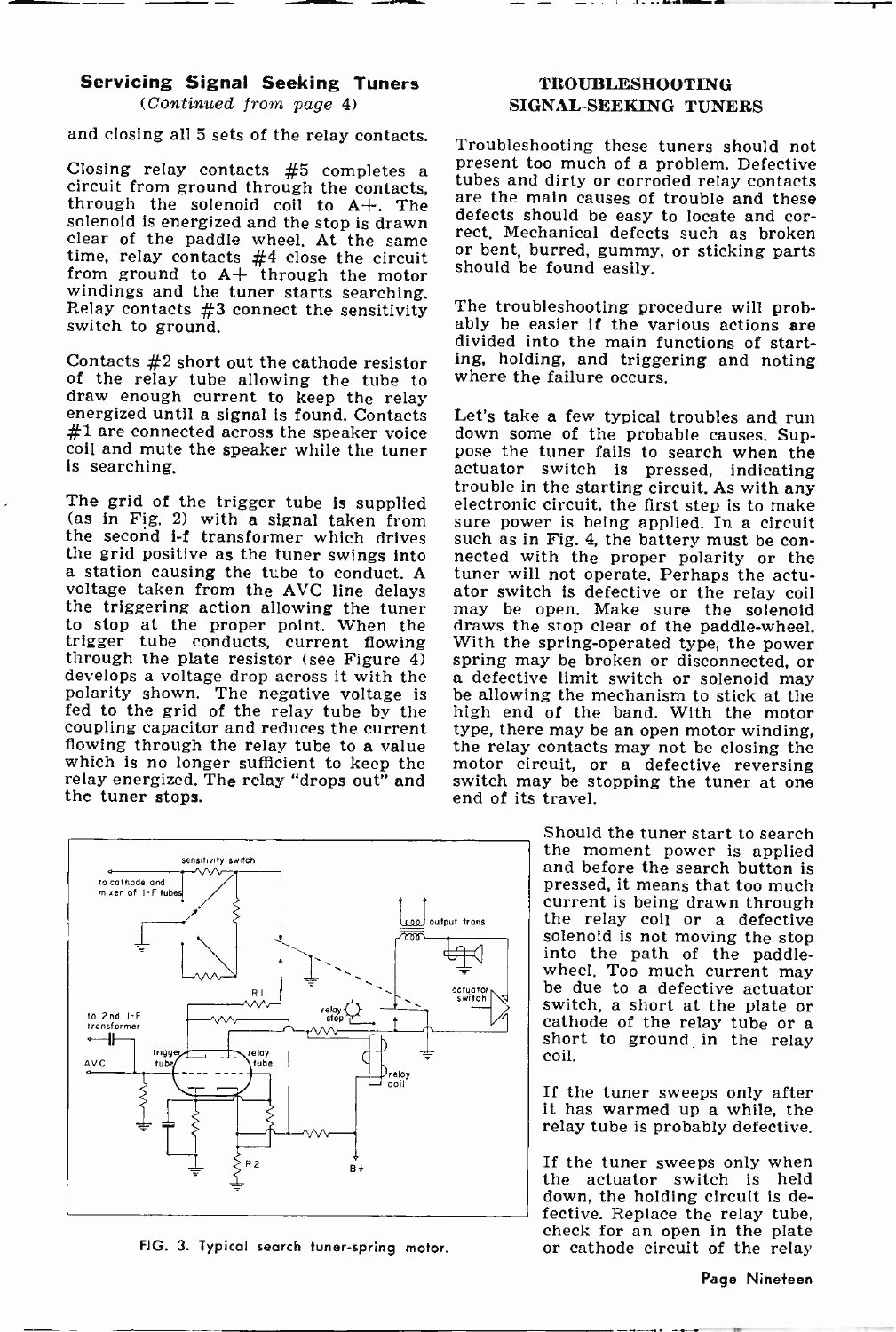tube and check the relay con-<br>tacts which should short out all<br>or part of the resistance in the cathode circuit of the relay tube.

If the tuner sweeps but fails to select any stations or can't be made to stop on any except very strong stations, it may be that<br>the proper signal is not being fed to the grid of the trigger<br>tube. If replacing the tuner tubes and checking components in the tuner doesn't disclose the cause of the difficulty, check the antenna, the adjustment of the antenna trimmer, the rf, con-<br>verter and i-f tubes, and the sensitivity control.

These suggestions do not, of course, cover all the defects that may be he may encounter. Knowing just how they found in search tuners. However, we have tried to present basic information which may help a technician analyze the tuners

nr:



FIG. 4. Typical search tuner-motor driven.

should work when operating properly makes the search for a defect much simpler.



# Notice to Test Equipment Buyers

In recent months, an increasing number of test instruments of foreign manufacture have been made available for sale in this servicemen will agree it pays to buy and<br>country. Some instruments are fully as- use dependable, quality test equipment country. Some instruments are fully as-<br>sembled-others in kit form.

In many cases, the only indications the equipment may be of foreign manufacture<br>are the name and price. If the price seems unusually low as compared to like Ameri-<br>can products, there is a good chance it is foreign.

If you are considering the purchase of one or more instruments which you believe may be of foreign manufacture, you are cautioned to:

1. Investigate fully the availability of replacement parts. In some cases parts are not obtainable from any source.

2. Determine whether the instrument uses standard components-that is-can American components be used as substitutes.

3. Find out if the instrument is guaranteed. If so, by whom, and where must it be sent to make the guarantee good. 4. And finally-"Let the buyer beware." Don't try to cut corners. Experienced servicemen will agree it pays to buy and built by manufacturers who have earned their reputations in the field.



'No ma'am -he's not bothering me.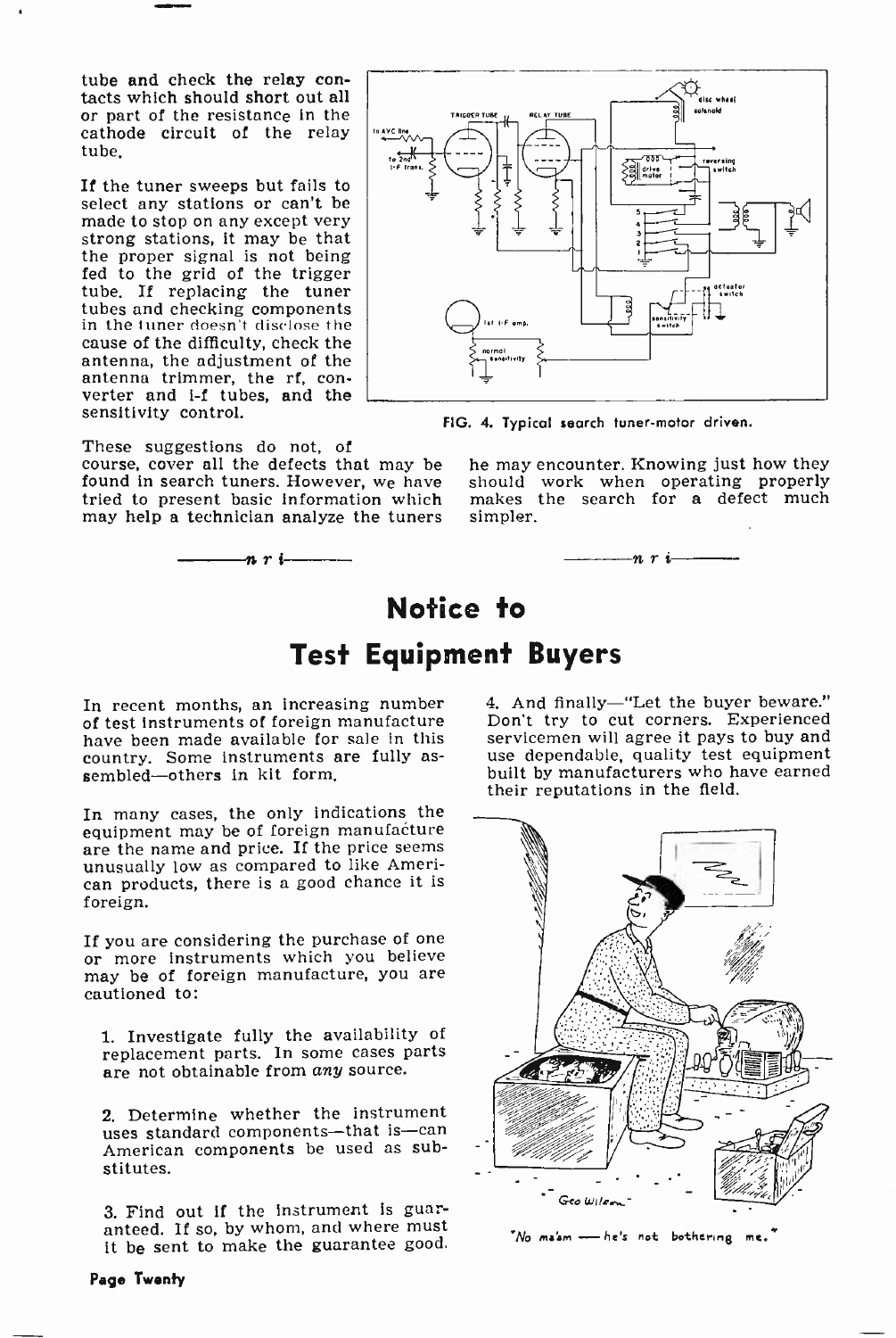# Hi

Fi

Corner

By JOHN G. DODGSON NRI Consultant

This month-product reports



General Electric Stereo Cartridge: Some<br>time ago G. E. kindly supplied me with time ago G. E. kindly supplied me with<br>tone arm I checked the frequency response<br>one of their new stereo cartridges—spe-<br>cifically the GC-5 Golden Classic. I post-<br>poned reporting on it for two reasons.<br>First of all, the arms and I hesitated to test it until I am<br>replaced my "monophonic" arm for one at<br>specifically designed for stereo. it

The second reason is perhaps more important. Cartridges like speakers have an test record. Since this figure also includes unmeasurable characteristic that might be the preamp equalization which is only called "texture." Measuring the frequency within  $\pm$  1.5 db the GC-5 is well within called "texture." Measuring the frequency within  $\pm$  1.5 db the GC-5 is well within<br>response of the cartridge and listening to  $\pm$  2 db from 30 CPS to 15 kc. More siga few familiar records does not tell the nificant than the absolute limits of retrue story. It is necessary to live with the sponse is the over-all smoothness exertridge for a few weeks to be able to cially in the all important mid-range. cartridge for a few weeks to be able to properly evaluate it.



The General Electric GC-5 Golden Classic Stereo Cartridge

After installing the GC-5 in a G.E. TM-2 on test records and compared it to prefrequency response is as good as any car- tridge I have seen. The output at 30 CPS is exactly the same as at 1 kc. At the high end the response gradually begins to rise at 2 kc to  $+$  1.6 db at 10 kc. At that point it gradually drops to  $-2dp$  at 15 kc. The over-all frequency response is  $\pm$  2.0 db from 30 CPS to 15 kc-the limits of my the preamp equalization which is only sponse is the over-all smoothness espe-

The slight 1.6 db peak at 10 kc is very likely due to the interconnecting cable and pre-amp input capacity. At any rate it<br>did not prove troublesome except with one cone-type tweeter which probably also peaked at 10 kc. However, a slight reduction of the pre -amp treble control removed all discoloration.

The measured frequency response of the GC-5 was not quite as good as the G.E. VR II which I previously tested. The difference though is so slight that it is not audible.

Using the GC -5 for several weeks along with some other cartridges brought out the "texture" problem. I had previously been using a very high quality magnetic cartridge for monophonic records which has superior high-frequency response to the GC -5. Yet it is not possible to determine this on listening tests! The cartridges do sound different but neither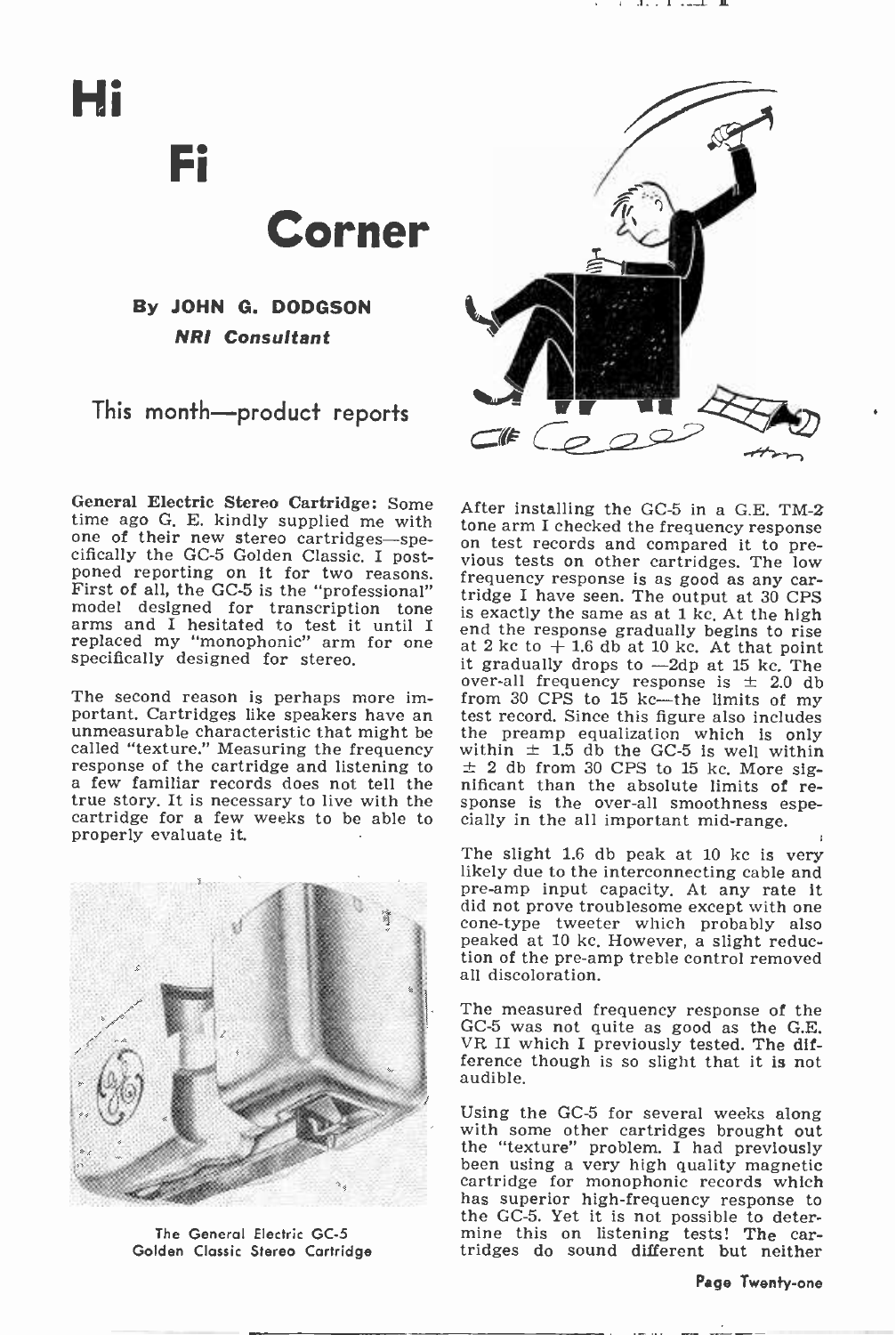sounds better than the other! Incidentally ting of the tracking force from zero to<br>the price of the GC-5 is just about half grams is then accomplished by sliding<br>that of the other cartridge. small lever on the top of the t that of the other cartridge.

On the stereo side the GC-5 is superb. The frequency response of one output was a remarkable copy of the other-within  $\pm$ .2 db. Channel separation exceeds the grams. As a matter of fact, tilting the claimed up to 25 db over portions of the turntable as much as 15° did not dislodge claimed up to 25 db over portions of the cellent tracking down to  $1\frac{1}{2}$  grams (which any audible difference. This is not, of isn't recommended). At the suggested 3 course, the recommended way to play recgrams and with the GC-5 cartridge's high ords but it c Interal and vertical compliance the high balance of the tone-arm so necessary with frequencies on stereo records should be stereo records. With perfect balance such preserved a long, long time. as this, the stylus tip exer preserved a long, long time.

I found two slight troubles with the GC-5.<br>First, the output voltage is low--6 to 8 mv. This is not exclusive to G.E.--all mag-<br>netic stereo cartridges have low output.<br>In fact, the GC-5 has more output than most. Despite the low output no hum to monaural or monophonic, as single trouble, from this cause, was encountered channel is now being called. As might be trouble, from this cause, was encountered in two different installations. The second expected, G.E. supplies everything you'll<br>objection is direct hum pickup from mag- need to install the tone-arm—complete inobjection is direct hum pickup from mag-<br>netic fields. Transformers must be kept<br>at least one foot away from the

cartridge. This induction hum problem came up while installing a GC -5 in a friend's hi-fi mounted on the bottom shelf in<br>a two-shelf cabinet, with two large amplifiers less than 10 inches above the turntable and another amplifier next to the table. The hum problem was finally solved by placing a num-<br>ber of sheets of galvanized iron<br>on the top shelf under the am-<br>plifiers. Needless to say the<br>proximity of the amplifiers was abnormal. I had no hum trouble in my own system.

In conclusion, the GC-5 is truly a "top performance" cartridge that meets, or exceeds its spec-<br>ifications at a very reasonable price.

G.E. TM -2G Tone Arm: This tone arm shown in the illustration is about the best I have<br>seen to date. It looks better<br>than its photographs and per-

forms better than it looks! Two of these tone arms were recently installed. One cables with molded phono plugs, and even<br>with a Rek-O-Kut turntable and the other – an Allen wrench for setting the height of with a Rek-O-Kut turntable and the other an Allen wren with a Weathers No trouble was encoun- the tone-arm. with a Weathers. No trouble was encoun-<br>tered in either installation—possibly due to the very complete installation instructions that came with the arm. After installation, the arm (with installed car- to be soldered. The pins of the cartridge tridge) is statically balanced simply by simply fit against leaf springs in the tone-<br>turning a thumbscrew at the back end arm when the hea which controls a large weight. Precise set-

ting of the tracking force from zero to 8 grams is then accomplished by sliding a

Using the GC -5 cartridge and a Weathers turntable I was able to obtain excellent tracking with a stylus force of only <sup>2</sup> grams. As a matter of fact, tilting the the stylus from the groove or result in any audible difference. This is not, of ords but it clearly shows the superb lateral balance of the tone -arm so necessary with stereo records. With perfect balance such sure against the independently modulated groove walls of a stereophonic record.

The tone-arm is equiped with a finger lift and a built-in arm rest. It comes wired for stereo operation but can be easily changed to monaural or monophonic, as single expected, G.E. supplies everything you'll structions, all necessary screws and nuts,



General Electric Stereo Classic TM -2G Tone Arm

terminal strip, two high quality coaxial cables with molded phono plugs, and even

The plug-in type head used with the arm does not require the cartridge terminals to be soldered. The pins of the cartridge

(Continued on inside rear cover)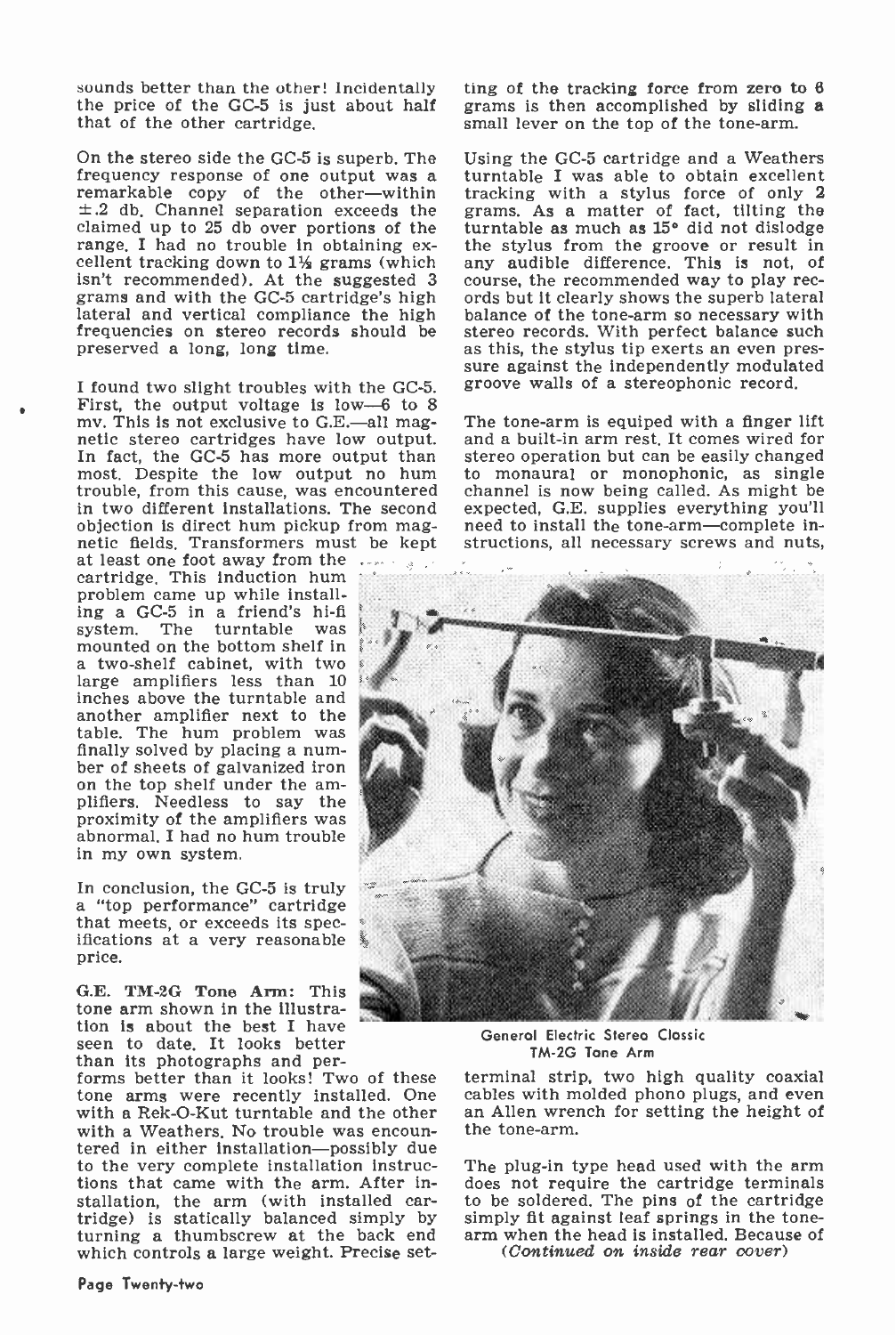# **Oscilloscope**

# Probes

## By J. B. STRAUGHN

Chief, NRI Consultation Service

In TV service work the majority of wave shapes can be viewed by connecting the scope to the circuit under test with ordinary test leads instead of with special cables and probes. However, it is often desirable and, in some cases, necessary to adapt the INPUT of the scope to the circuit under test by using one of several types of test probes.

Notice the above statement "adapt the input"-this is important. When an oscilloscope is connected into a circuit under test, the input circuit of the scope becomes part<br>of the tested circuit. In some instances this can change the circuit appreciably, cause improper operation, and result in false waveforms. This is particularly true of high-impedance circuits or high-frequency<br>circuits.

A typical set of oscilloscope probes is shown<br>in Fig. 1. Although this particular set was designed for the NRI Model 250 Oscilloscope Kit, it is typical of all probe sets.

This set consists of four individually-<br>labeled test probes, accompanied by a universal connecting cable, and supplied in a convenient plastic hang-up type of carrying case. Fig. 2 shows the schematic of each probe and identifies it.

#### LOW -CAPACITY PROBE

input capacity of an oscilloscope and there-





J. B. Straughn

by maintains a high impedance input at high frequencies.

This type of probe effectively reduces the or seriously distort the waveforms. To re-<br>input capacity of an oscillascene and there. duce the input capacitance effects of the It was mentioned previously that the input circuit of the scope could change the circuit under test. This loading effect of the scope depends on its input characteristics-the resistance and shunt capacity. Typical values for good quality service type scopes are 3 megohms shunted by 20 MMF. In addition to this input capacity, the shielded coaxial cable, often needed to minimize stray voltage pickup, adds its own capacity of 14 MMF to 30 MMF per foot to the input circuit. Thus, the total shunt capacity could be from 50 to well over 100 MMF. It is evident that the high resistance of 3 megohms is not going to seriously affect many circuits but the capacity might be sufficient to detune resonant circuits scope, a low capacity probe is used in such circuits.

> As shown in Fig. 2, the low capacity probe consists of series capacitors and series and<br>shunt resistors. The probe has been redrawn in Fig. 3 to show the function of the individual parts more clearly. Since the series .05 mfd capacitor serves only to block DC voltage when measuring at points containing AC and DC, it is not shown in Fig. 3. Because of its large ca-<br>pacity, its impedance is so low it appears<br>as a short circuit to signal frequencies.

FIG. 1. A typical set of oscilloscope probes. The main purpose of the low -capacity probe

Page Twenty-three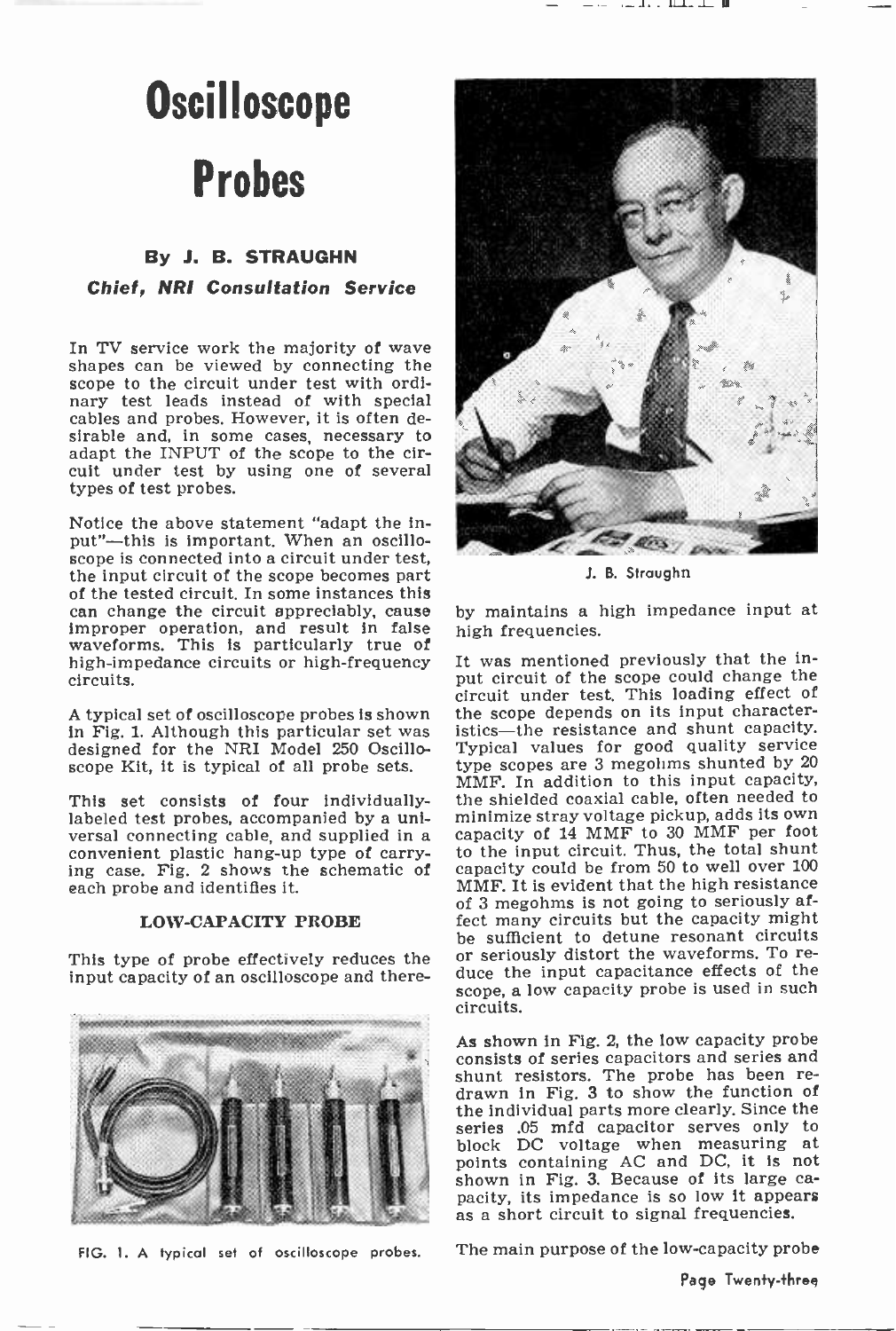is, of course, to reduce the effects of the scope input and coaxial cable shunt capacity. This is done with a capacitive voltage of a well-designed scope is ample to ob-<br>divider. By connecting a small capacity in serve all waveshapes where the low ca-<br>series with the large scope (plus cable) in-<br>pacity pro series with the large scope (plus cable) input capacity, the effective capacitance will<br>be less than the smallest capacity. For example, if the scope input capacitance is 90 MMF connecting a 10 MMF capacity in of the probe be constant for low frequenseries would reduce the capacity to ap-<br>series would reduce the capacity to ap-<br>cies as well as high frequencies. This can series would reduce the capacity to ap-<br>proximately 9 MMMF enabling the scope be accomplished by making the time con-<br>to be used in all but the most critical cir-<br>stant of the probe equal to the time conto be used in all but the most critical circuits.

It is evident that connecting a small ca- $\overline{F}$  Fig. 3) is made variable and is connected pacitor in series with the scope input is across a large resistance (R1 in Fig. 3). going to reduce the signal applied to the This capacitor  $(C)$  is then adjusted at the scope—this is referred to as the attenua- factory. The shunt resistor, R2 in Fig. 3. scope—this is referred to as the attenua-<br>tion of the probe. In our above example 9/10 of the signal will appear across the probe's 10 MMF capacitor and 1/10 will be applied to the scope input. Thus the attenuation factor of the probe is 10 to 1.

Normally, this reduction in input signal is not important since the reserve sensitivity serve all waveshapes where the low ca-

It is desirable that the attenuation factor of the probe be constant for low frequenstant of the scope input. To do this the small input capacity of the probe (C in Fig. 3) is made variable and is connected This capacitor (C) is then adjusted at the serves to stabilize the input impedance of the scope as the vertical attenuator is varied.

TV Sync Signal Tracing is one of the most



FIG. 2. Schematic diagrams of the probes shown in Fig. 1.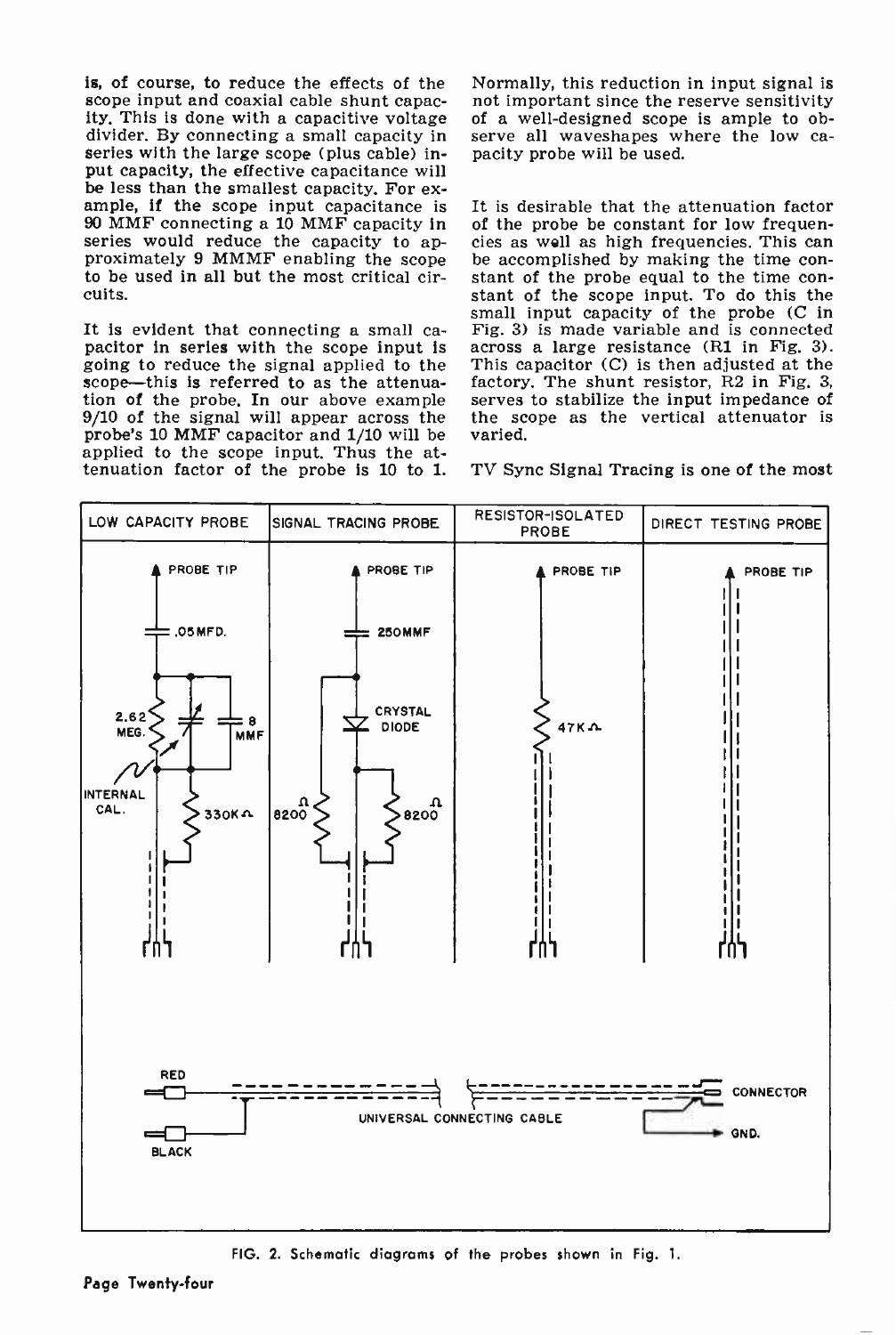

FIG. 3. A low -capacity probe.

the sync take-off point through the sync separator -amplifier without distortion of the sync pulses as shown in Fig. 4.

This ability to view the sync pulses with-<br>out introducing distorition is particularly important in servicing complaints such as horizontal pulling, vertical jitter, and others that occur because of changes in the shape of the sync pulses.

The Grid of the Vertical-Blocking Oscil-The Grid of the Vertical-Blocking Oscil-<br>later is frequently a difficult test point and directly with a service type scope. For ex-<br>is a good example of the application of the ample, VHF tuner alignment could inis a good example of the application of the low capacity probe. The grid resistor in volve frequencies beyond 200 MC and even this circuit may have a value as high as the  $i$ -f frequencies found in the video  $i$ -f 10 megohms. Furthermore, the waveform is sharply spiked and the high-frequency near 21 MC or 41 MC. Since even a good content of the waveform is easily lost if a service scope is useful only to about 4 or direct connection (or the direct probe) is  $\frac{1}{5}$  MC, it is evident that these signals canused. However, the low capacity probe re-<br>duces the test capacitance across the cir-<br>cuit to a small percentage

of the value imposed by a<br>direct probe. As a result,<br>the waveform displayed<br>on the scope screen is es-<br>sentially the true wave-<br>form since the operation of the circuit Is virtually undisturbed.

The high resistance of such circuits is often an-<br>other source of difficulty because the input resistance of some low -capacitance probes causes ex- cessive DC drain -off. The low capacity probe described here, however, includes a built-in blocking capacitor which avoids circuit disturbance by pre- venting drain -off of DC bias voltage.

The Horizontal-Deflection Coils present a testing problem as a result of the relatively high peak -to -peak voltage which is present. Typical TV receivers develop approximately 1500 peak-to-peak volts across these de-<br>flection coils. Although such voltages exceed the input voltage rating of a service scope and will produce severe waveform distortion due to the overload of the vertical amplifier if applied directly, such difficulty can be avoided by using the low capacity probe.

useful applications of the low-capacity capacitance of the scope might be load-<br>probe. The sync signal can be traced from ing the circuit under test and distort-General test in video, sync, and sweep circuits should usually be made with the Low Capacity Probe, since then the operator need not be concerned that the input ing the circuit under test and distorting the waveforms.

#### SIGNAL-TRACING PROBE

This probe is a DEMODULATOR or REC-TIFIER probe, whose chief use is found in the rectification of modulated RF or IF carriers.

The frequencies of some of the signals involved in TV troubleshooting and aligndirectly with a service type scope. For exvolve frequencies beyond 200 MC and even amplifier and detector stages are either near 21 MC or 41 MC. Since even a good service scope is useful only to about 4 or not be displayed on the CRT without some additional aid.



FIG. 4. Basic operation of a low -capacity probe.

Page Twenty-five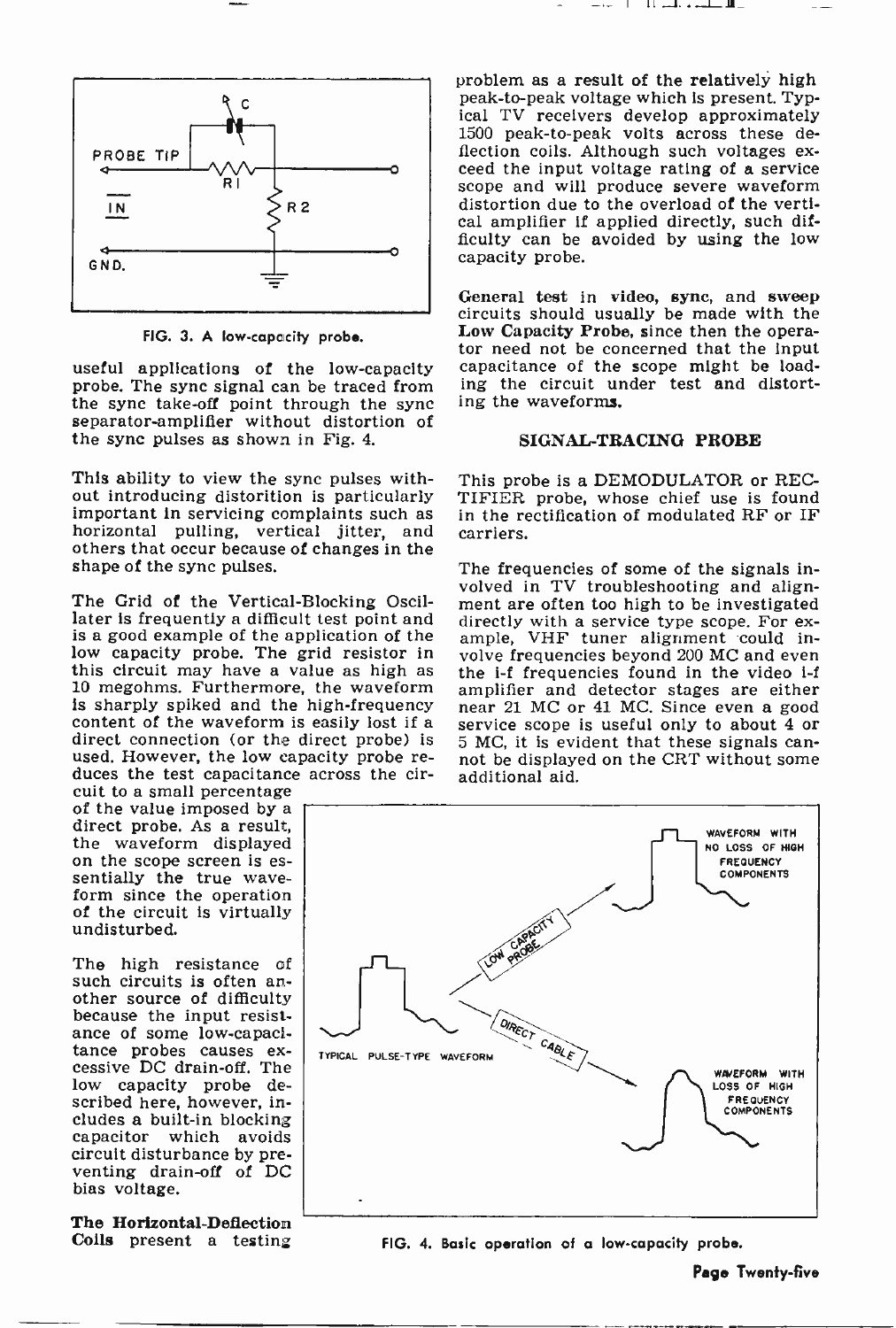necessary that a complete trace of each bias in high-impedance circuits. The 8200-<br>individual cycle of the high-frequency ohm resistor connected from ground to the carrier be shown on the CRT. Instead, the junction of the  $250\text{-}\text{MMF}$  blocking capachigh -frequency signal can first be demodulated or detected and the resultant modulation voltage recovered in the process ulation voltage recovered in the process ti<br>can be displayed as shown in Fig. 5. re Fortunately, this "modulation envelope" happens to be the signal that is important in trouble -shooting and alignment. In short, then, the demodulator probe makes it possible to investigate waveforms that would otherwise be impossible to see with



FIG. 5. The basic demodulation or detection operation of a crystal superior to the higher im-<br>probe. Since the RF or I-F carriers are almost invariably too high in pedance series type probe, probe. Since the RF or I -F carriers are almost invariably too high in frequency for direct application to general-purpose scopes, the crystal they at<br>probe rectifies the modulated carrier and transmits only the modula. USeful. probe rectifies the modulated carrier and transmits only the modula tion information to the scope input.

a service type scope alone.

#### Application

The signal-tracing probe has a number of very practical applications in general ciras follows:

amplifiers.<br>2. Buzz analysis in 4.5 MC amplifiers, or

in the sound I-F amplifier strips (split sound TV).

- 3. Marker -Generator calibration.
- 4. Stage-by-stage alignment.

5. ANY TEST WHICH REQUIRES DE-MODULATION OF THE SIGNAL as long as the test voltage does not exceed ap- proximately 65 volts peak.

The demodulator or detector probe shown in Fig. 2 uses a simple series crystal -diode rectifier circuit. The output of the rectifier charges the capacitance of the coaxial cable, and the 8200-ohm bleeder resistor reduces the time contsant of the circuit sufficiently so that effective demodulation<br>is obtained. The  $250\text{-}MMF$  input capacitor  $F(G, G, A)$ is obtained. The 250-MMF input capacitor serves to block DC from damaging the

Page Twenty-six

When such high frequency signals are crystal and also prevents the medium-in-<br>modulated, as is usually the case, it is not put impedance of the probe from upsetting<br>necessary that a complete trace of each bias in high-impe crystal and also prevents the medium-input impedance of the probe from upsetting itor and the crystal diode serves as a shunting resistor for hum voltage reduc-<br>tion. The 250-MMF capacitor also helps reduce hum since it offers a high imped-<br>ance at low hum frequencies.

> This series diode type demodulator probe supplied with the NRI Probe Kit is not the only type in use although it is the most popular. Two other types are also commonly used - the commonly used - the characteristic state  $\frac{1}{2}$  commonly used - the characteristic state  $\frac{1}{2}$  characteristic state

shunt type and the voltage -doubler type.

The shunt type, as the name implies, utilizes a crystal diode connected in shunt with the input circuit (from "hot" to ground). Shunt probes are often low impedance type and thus deliberately de-<br>tune the circuit to which they are connected. There-<br>fore special test and fore, special test<br>alignment procee procedures must be used. Although in some cases they can be superior to the higher imthey are generally not as

cuit testing. Some of these applications are the peak-to-peak value. The voltage dou-<br>as follows:<br>bler feature does improve the sensitivity 1. Signal Tracing in RF, I-F and Video but the low input impedance causes high frequency distortion. Its greatest use The voltage-doubler type<br>probe shown in Fig. 6 has the advantage<br>of more sensitivity than the series or shunt<br>probes. This probe combines the positivepeak value of the modulating waveform with the negative -peak value and thus feeds the scope a signal proportional to the peak -to -peak value. The voltage douwould be in looking for a signal rather than examining a waveform for distortion.

Incidentally, remember that the voltage-<br>doubler type probe will deliver a signal



voltage-doubler type demodulator probe.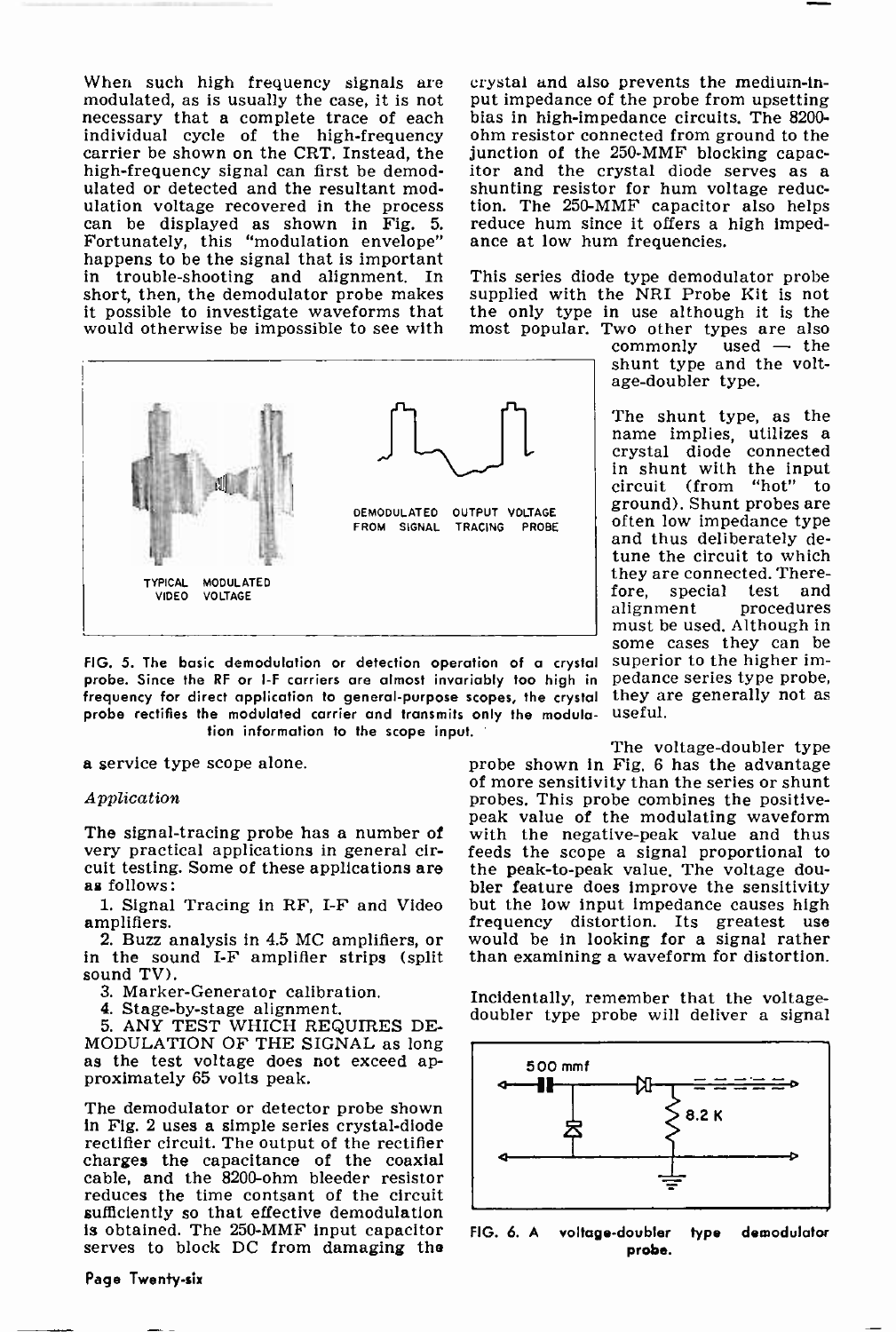$\blacksquare$ I. l. ..  $\blacksquare$ 

mentary use of a VTVM<br>at the output of the video or sound detector will distinguish between the two cases, since the oscillating stage will cause a<br>strong deflection on the VTVM, whereas, a "dead stage" will cause little or no deflection.

Stage -by -stage alignment is recommended if the<br>manufacturer provides

stage - by - stage response curves or if severe difficulty is experienced in ob-<br>taining the proper overall response curve. The sweep signal and marker are applied at the grid of the tube in the stage under test  $-$  the crystal probe is connected to the

plate of the tube follow-<br>ing the stage under test. and a 200-ohm carbon

manufacturer



FIG. 7. Normal and distorted response curves. The undershoot distortion in the i-f curve is coused by grid-current flow in the first amplifier  $\frac{Ing}{m\sigma^2}$ stage.

twice as large as that of a conventional probe only when the signal is symmetrical (equal positive and negative peaks).

Signal Tracing is a straightforward pro- The swamping resistor of Fig. 8 flattens cedure, and is done in the same general out the resonant response of the following manner as conventional signal-tracing stage thereby perm manner as conventional signal-tracing in a broadcast receiver. The probe picks up the signal at any point in the video I-F amplifier and displays the waveform wise flattens out the resonant response of on the Scope screen. The technician should the preceding stage so that the true single-<br>note that if signal tracing is necessary in stage note that if signal tracing is necessary in stage resp TV front end circuits it will usually be ing stage. TV front end circuits, it will usually be necessary to use a sweep signal rather than a TV station signal because the sig-<br>nal voltage may otherwise be too low for<br>the grid of the tube following the stage<br>satisfactory deflection on the scope screen. under test, this procedure is less desirable satisfactory deflection on the scope screen.

By the use of the signal-tracing technique,  $\frac{1}{2}$  and  $\frac{1}{2}$  under test and prevents obtaining an enor weak I-F stage, a regenerative, or an  $\frac{1}{2}$  true replica of the stage response. oscillating stage. A dead stage develops no<br>deflection on the scope screen. A regenera-<br>tive stage shows up in either of two ways, ing for parasitic voltages in audio ampli-<br>depending upon whether the technician is<br>flers, nal in the circuit. A sweep signal that passes through a regenerative stage will<br>show an extremely large response at one end or in the middle, but very low response When direct-connection test leads or over the rest of the curve. If the regenera-<br>tion is excessive, spurious markers may also appear. An oscillating stage shows up<br>also appear. An oscillating stage shows up<br>as a curve which has "gone to pieces" and<br>arises fo also often exhibits undershoot (See Fig. 7) due to the grid overdrive and flow of grid current. Strong oscillation may para- lyze the stage and cause it to be confused with a dead stage-however, the supple-

shunted across the plate-load resistor of<br>the tube following the stage under test. (See Fig. 8). swamping resistor is shunted across the plate-load resistor of

The swamping resistor of Fig. 8 flattens out the resonant response of the following view the true single-stage response. The low impedance of the generator cable likewise flattens out the resonant response of the preceding stage so that the true single-

Although the probe could be connected to the grid of the tube following the stage because the small input capacitance of the probe tends to slightly detune the stage

General Demodulation Tests such as testing for parasitic voltages in audio amplimission lines, etc., can also be made with the signal tracing probe.

#### RESISTOR -ISOLATED PROBE

verter grid of TV front ends), a tendency between the receiver, scope amplifier and power line, often producing oscillation.

The resistor loss introduced by the Resistor-Isolated Probe suppresses this tend-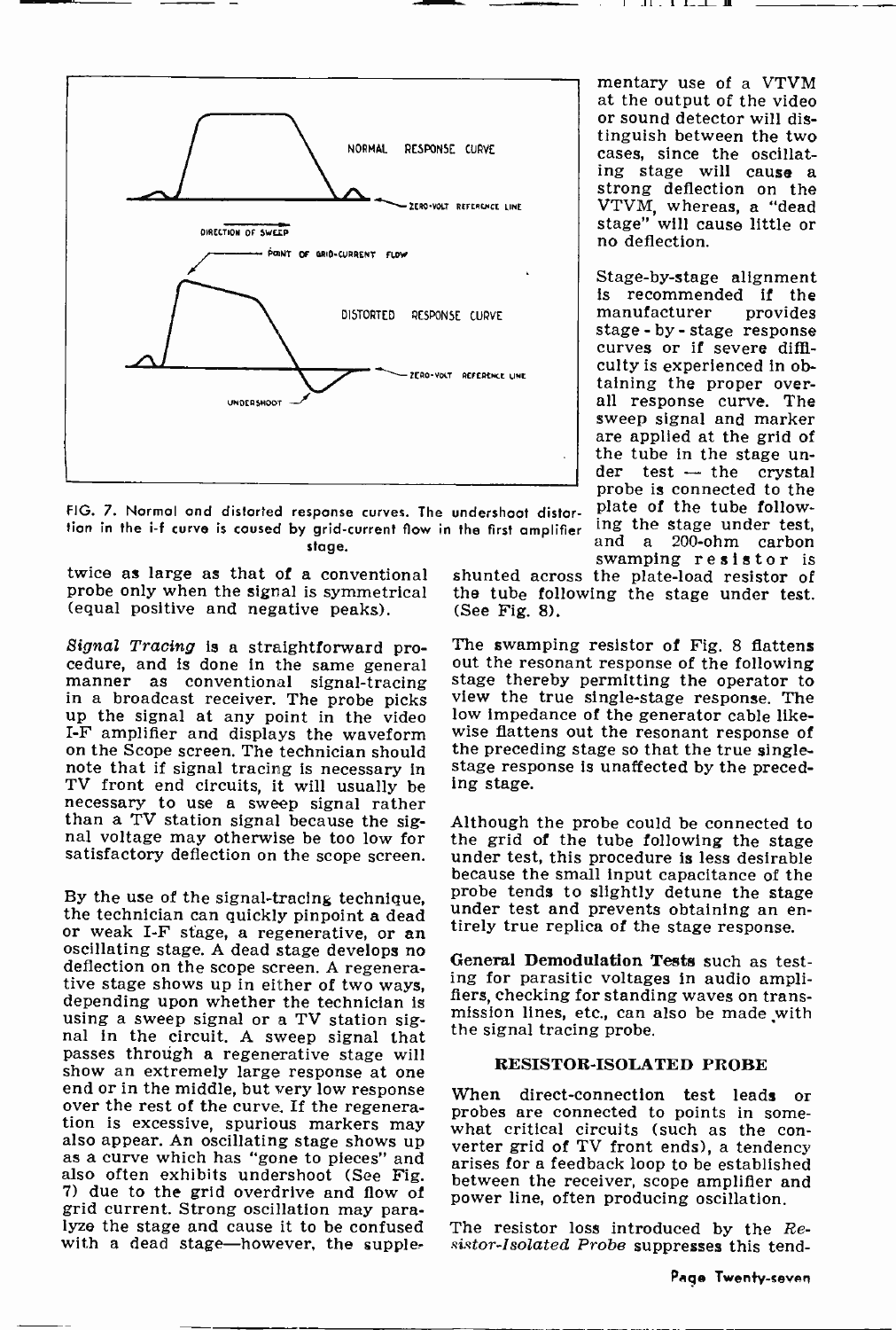

FIG. 8. Test set-up for checking single stage response using a demodulator probe.

ency, "isolating" the test circuit from the scope "feedback" circuit. In addition, the  $FREQUENCY$  or where direct scope con-<br>resistor isolated probe serves a second im-<br>nection to the circuit test point is required resistor isolated probe serves a second important function in alignment procedures by operating upon the beat marker as a low-pass filter, thereby filtering out the higher-frequency beat components from ity to the scope's input capacity; hence its<br>the marker, yielding a sharp needle- restriction to the test of low impedance the marker, yielding a sharp needle- restriction to the test of low impedance<br>pointed marker indication on the scope and/or low-frequency circuits. Other co-<br>screen. (See Fig. 9). The time constant of axial cable capacitie this filter arrangement is selected so that the operator will never encounter marker displacement, (which could be caused by excessive time delay in the filter), even<br>on the steepest portions of the response<br>curve.<br>DIRECT-TESTING PROBE

This probe is used In all general-purpose oscilloscope tests where the circuit under



test Is LOW IMPEDANCE and/or LOW FREQUENCY or where direct scope conin order to utilize the maximum sensitivity of the scope. The cable In the NRI probe set adds approximately 55 MMFD capacity to the scope's input capacity: hence its and/or low-frequency circuits. Other cosame value. The value of this shielded cable in avoiding stray hum pick up is shown in Fig. 10. The general procedure is to start with this probe and then substitute one of the special ones when it becomes necessary.



FIG. 9. The operation of a resistor-isolated probe. Fig. 10. The direct testing probe with its shielded coaxial cable avoids stray field pick-up.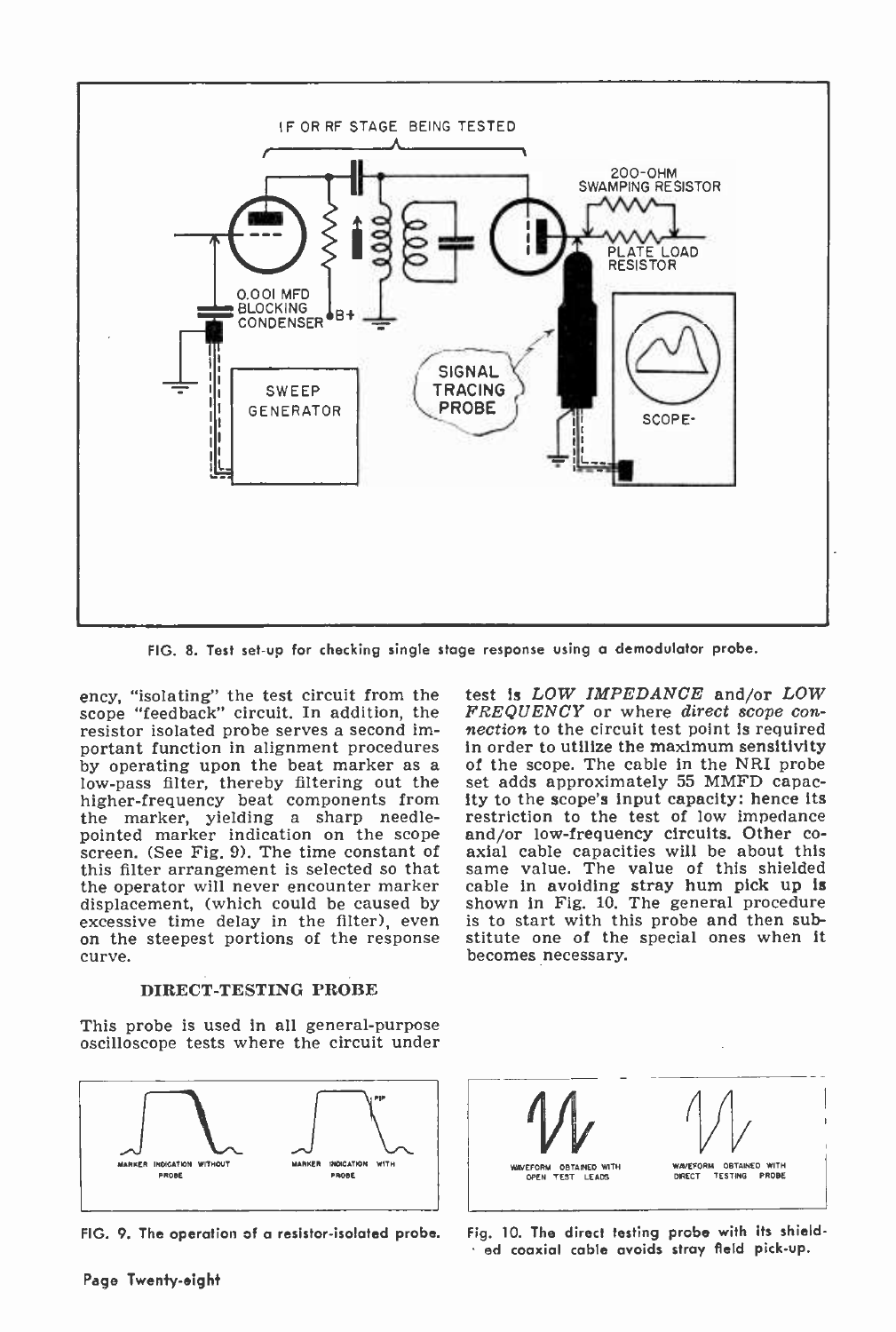## Flash-The Model 250 Scope Contains A Built-in Flyback Checker!

## by NRI Technical Department

The NRI Model 250 scope can be used by itself to check the horizontal output transformer, yoke, width coil, linearity coil or<br>ringing coil while a TV receiver is turned The Z AXIS post must be capacity cou-<br>off Troubles in these parts are often diffi- pled, instead of wired, to the output of off. Troubles in these parts are often difficult to spot. An open can of course be checked with an ohmmeter but a shorted turn, a shorted layer or a rosin joint present a problem which cannot be conclusively solved with an ohmmeter. The usual procedure is to install a new part which is<br>not only expensive but time consuming, or you could use a separate Flyback Tester which sells for from \$40 to \$70.

cited into oscillation and a damped wave will be set up in the part. This may be

from the Z AXIS binding post on the front panel of the scope.

If a short duration pulse is supplied to strain on these leads due to the twist<br>the part in question it will be shock ex- connection. Do not let the bare ends touch The Z AXIS post must be capacity couthe blanking amplifier at terminal 11. This straight wire connection is shown by dotted lines in the scope schematic. If the circuit is wired-in, remove the wire. Connect four inches of insulated hookup wire to the Z AXIS solder lug and another four -inch length of insulated hookup wire to terminal 11. Twist the free insulated ends together. Clip off any excess over three or four turns. There should be no connection. Do not let the bare ends touch each other. The twisted leads give the small coupling capacity required. There



Fig. 1. Woveform produced by a good component, A; and woveform produced by a defective component, B.

seen with an oscilloscope. If there is a shorted turn or other defect in a coil which has continuity only a few cycles of the wave train will exist. If the part is open the scope will just pick up and ex- hibit a 60 -cycle signal.

More service men would test, rather than blindly replace TV horizontal parts, but most owning a scope do not have a device which will produce a sharp pulse of the correct frequency to shock excite the part correct frequency to shock excite the part a damped wave on the screen of the CRT.<br>under test. Many do not feel that a large investment is good you will see a<br>investment for a Fly-back yoke tester is wave shape like the o justified.

fortunate since with a slight modification they can obtain exactly the right pulse will be no danger of a shock if you touch the Z AXIS post and the metal scope panel.

shape will appear as shown in Fig. 1B.<br>Owners of the Model 250 scope are indeed If the part is completely shorted there will To check horizontal coils, yokes and output transformers, connect a lead (a length of solder will serve) between the Z AXIS<br>and Vertical input posts. Clip the ground lead of the scope to one end of the part<br>and a lead from the Vertical binding post to the other end of the part. Adjust the Sweep Selector, Fine Frequency, Vertical Attenuator, and Gain controls to produce wave shape like the one in Fig. 1A. If the part is defective but not open, the wave If the part is completely shorted there will be no vertical deflection-only a horizontal line. Adjust the horizontal sweep fre-

Page Twenty-nine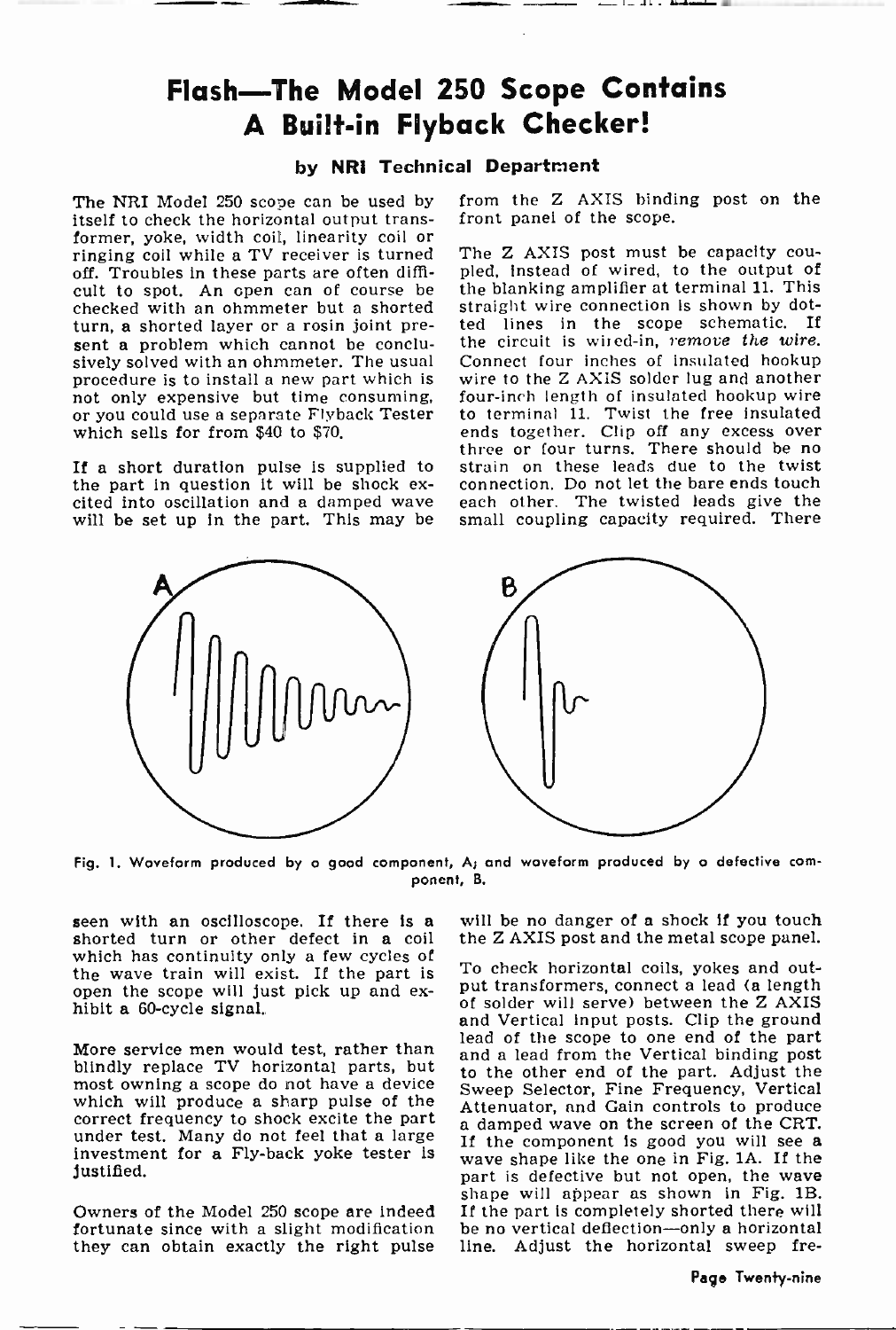quency of the oscilloscope according to the transformer while observing the wave following table. following table.

| COMPONENT                     | <b>SWEEP RATE</b> | cei<br>the |
|-------------------------------|-------------------|------------|
| Width coil                    | $1-10$ kc         |            |
| Horizontal linearity coil     | $1-10$ kc         | No         |
| Horizontal output transformer | $100-1$ kc        | the        |
| Deflection yoke               | $1-10$ kc         | ing        |
| Receiver deflection circuit   |                   | fro        |
| with yoke connected           | $1-10$ kc         | sco        |
| Receiver deflection circuit   |                   | ter        |
| with yoke disconnected        | $100-1$ kc        |            |
|                               |                   |            |

the individual cycles of the damped wave train. The Synch should be set to  $+$  or  $-$ .

The complete horizontal deflection system buil<br>of a TV receiver can be checked by re-<br>moving the plate cap of the horizontal<br>output tube and connecting the oscilloscope probe (use direct probe if you own the probe set) to the cap lead of the transformer. The grounded lead of the is outstandingly successful and popular, probe is clipped to the receiver chassis you will find a person who is outstandingly probe is clipped to the receiver chassis (B- in AC-DC sets). One shorted turn in any of the horizontal sweep components will produce the short damped waveform in Fig. 1B which is characteristic of a would do them if you has defective component. The effect of a to please. Watch your tact shorted turn can be seen by shortling the influence over others rise. filament winding of th filament winding nrl of the horizontal output

or graduate's own way - we banish all able living. My life before  $\tilde{I}$  enrolled was thoughts of artificiality and exaggeration. Consider this letter from A. W. Brackin of Montgomery, Alabama:

"When I decided to take the NRI course,<br>little did I realize what it would do to me. It would be inaccurate to say Graduate<br>I started off with a leading telegraph Brackin started out in poverty or is a<br>company ten years ag assembler and have advanced to testing riches are there than the satisfaction of and regulating technician. I did so well genuine achievement through ones own at our office that they decided to send me efforts? It is readi out on new installations in other cities. That's more than they have done with other technicians-generally an engineer is sent for what I am doing.

I realize my NRI training got me where better things to come. I am today. It raised my standard of liv-



ceiver must be turned off while making these tests.

Noise in nearby radio receivers when using<br>the scope may be corrected by convert-<br>ing a 600-volt .005 mfd capacitor, or larger. from terminal 2 of the fuse holder in the scope to the scope chassis, at lug 1 of terminal strip A.

The Fine Frequency will be set to show The Hill Model 250 Scopes are now equipped All Model 250 Scopes are now equipped to take care of normal current surges. All scopes preassembled at NRI have these built-in changes.

## Tact

Tact Is a priceless quality in good human relations. Whenever you find anyone who is outstandingly successful and popular, tactful. Tact is merely doing things in the way the other person would like them done, rather than in the way you yourself would do them if you had only yourself to please. Watch your tact and watch your

> Dr. Donald Laird r.ri

ing from an existence to a good comfortfilled with uncertainty, hard work and heartbreak. Again I will say how thankful I am that I decided to take the NRI course."

It would be inaccurate to say Graduate Brackin started out in poverty or is a efforts? It is reading between the lines that counts. And just as important is the future which lies before so many NRI men-men who have shown the ambition and foresight to prepare themselves for

J. E. Smith, Founder



Inexpensive miniature PHONO-TRIX battery powered tape recorder and dictation machine (pictured at right) made available by Antrex Corporation, Chicago. Uses transistors and weighs only 4 pounds. Records and plays back anywhere-Play- back through its own loudspeaker. PHONO-TRIX operates at all three speeds with variable control. Uses standard <sup>3</sup> inch reels of tape which give 60 minutes of recording. Flashlight batteries give 50 hours of life.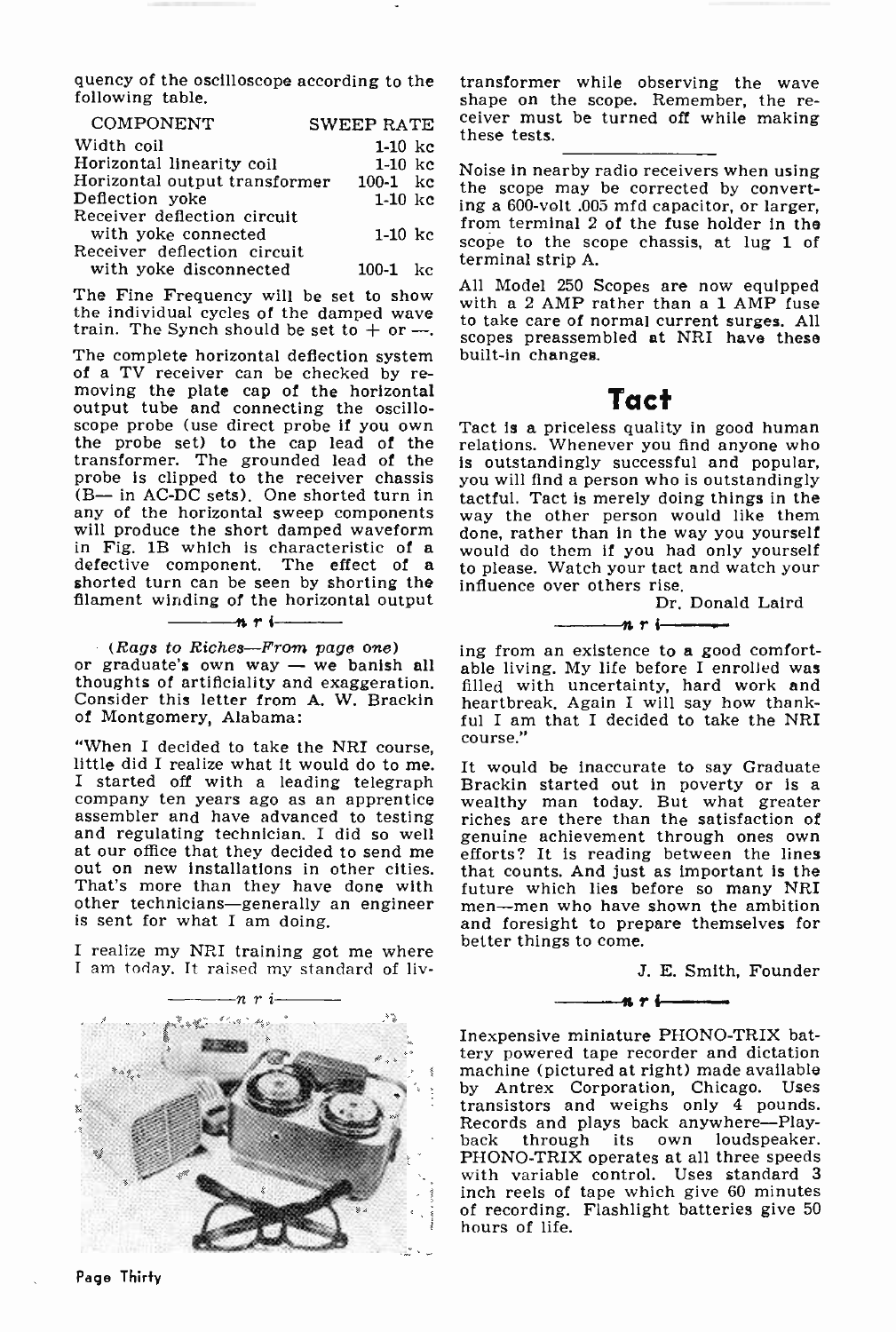NRI ALUMNI NEWS

## Chapter Chatter

(Continued from page 18)

with the members and congratulated them and faithfully. In the case of Walter Nicely, on the progress the Los Angeles Chapter his increased re-<br>had made in the approximately sixteen sponsibilities with months that had passed since it was founded.

Members have been considering holding meetings in new quarters where its Electronic equipment can be permanently equipment, necessi-<br>stored. An important part of this plan is tate his making fre-<br>to establish a workshop to which members quent journeys out can bring Radio and Television receivers and other electronic equipment for analy- would handicap him sis and repair, also so that more suitable in fulfilling the facilities will be available for demonstrations of Electronic equipment.

The Los Angeles Chapter seems to be vy-<br>ing with the Philadelphia-Camden Chapter<br>for pulling in new members. Since last re-<br>port, the Los Angeles Chapter has admitted eight new members. They are the B. J. Whittington, Jerome Tracey, James ing Keenan, John Prokop, George Schweitzer, Frank Garcia, Lee Chavez, and Nibaldo Figueroa. The Chapter is only too glad to number these gentlemen among its mem- bers.

The Chapter will be equally glad to welcome any other NRI students and grad-<br>uates in the area to its meetings, either as<br>guests or prospective members. The Chap-<br>ter meets at 8:00 P.M. on the second Friday of each month. For the present, the meetings will continue to be held at St. Joseph's Catholic School Hall, 1220 S. Los man is Thomas McMullen, 1002 W. 187th

## Hi-Fi Corner

#### (Continued from page 22)

 $\frac{1}{\sqrt{n}}$  r i  $\frac{1}{\sqrt{n}}$ 

this arrangement the arm will accept only G.E. cartridges---the VR-II or new stereo types.

The only slight objection I could find to the TM -2G was the arm rest and even this

 $-n$   $r$   $i-$ 

Allen, Jr., 11523 S. Broadway St., Los Place, Gardena; the Secretary is Earle B. Angeles, Calif.

CHICAGO CHAPTER has had a complete change of officers. Both former Chairman Charlie Mead have served the Chapter long<br>and faithfully. In the case of Walter Nicely,<br>his increased re-

his increased re-<br>sponsibilities with his employer, Delta Airlines, in connec-<br>tion with the com-<br>pany's acquiring<br>new jet - powered tate his making frequent journeys out of town, which would handicap him duties of Chairman<br>of the Chapter.



Walter himself therefore recommended that new talent volunteer to serve as offi- cers for the current year.

Accordingly, after some discussion and a bit of cooperative persuasion, the following officers were unanimously elected: Charles Teresi, Chairman; Frank Dominski, Secretary, and Morris Lerner, Treasurer.

Our best wishes to the new officers!

The Chapter meets at 8 P.M. on the second and fourth Wednesdays of each month at 666 Lakeshore Drive, West Entrance, 33rd Floor. All NRI students and graduates In the area are welcome to attend the meetings. For more information about the Chapter get in touch with Chairman Charles Teresi, 3001 N. Nordica Ave., Chicago, or Secretary Frank Dominskl, 2646 W. Potomac, Chicago.

### $\cdots$  n r i

is trivial. Although the rest does firmly hold the arm it can easily be accidentally knocked off the rest. Actually, in proper use with the phonograph unit installed in a cabinet this is a rather remote possibility, but if the phonograph is to be moved it would be best to remove the head from the arm, thereby avoiding damage to the cartridge.

#### $n r -$

Civilization is a system under which a man pays a quarter to park his car so he won't be fined a dollar while spending a dime for a nickel cup of coffee.

York Trace Compositor

Page Thirty-one